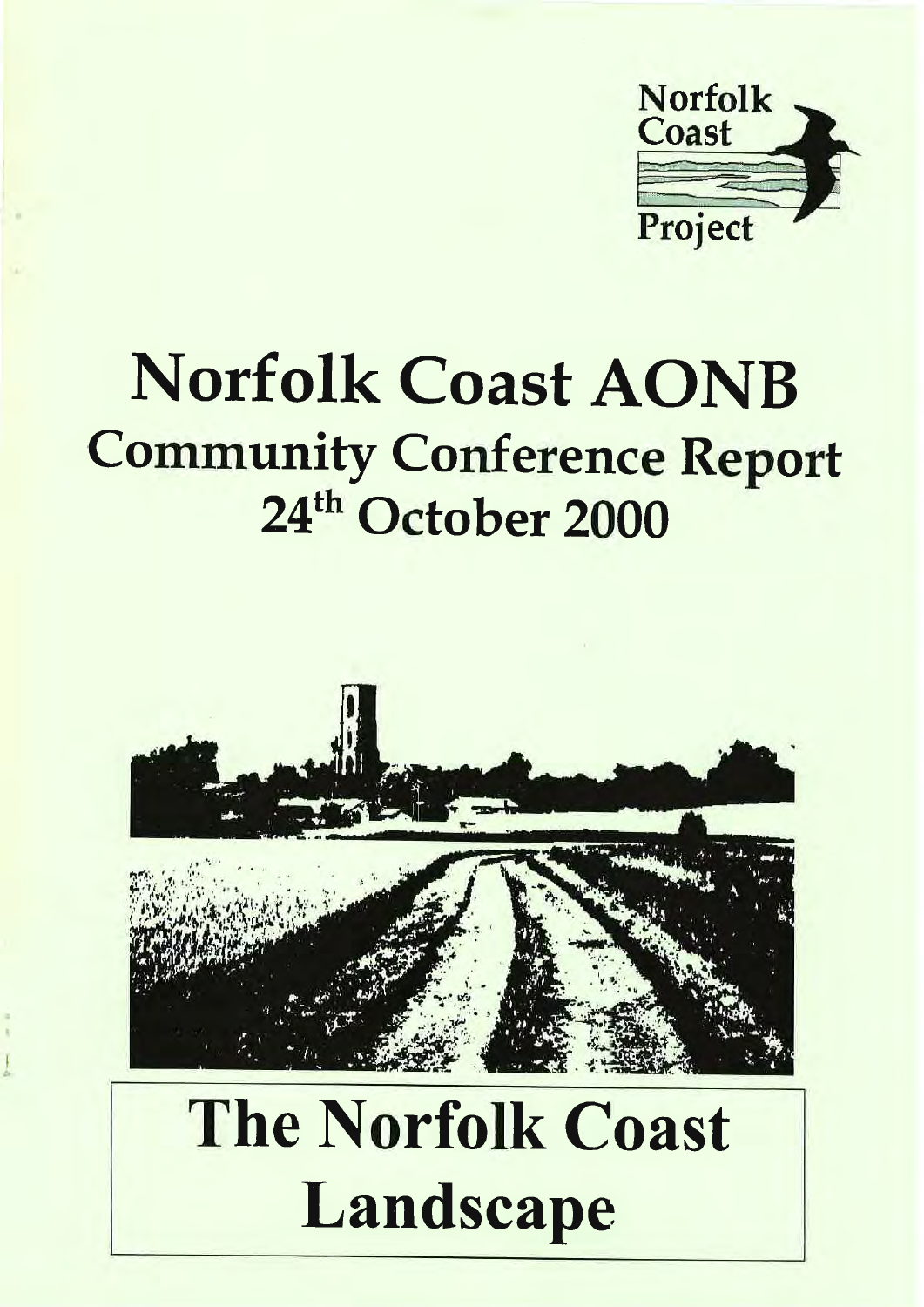

Norfolk Coast Partnership

The Norfolk Coast Partnership was set up in 1991 (as the Norfolk Coast Project) to promote the sustainable use of the Norfolk Coast Area of Outstanding Natural Beauty (AONB) and to: Conserve and enhance the natural beauty of the area

To facilitate and enhance the public enjoyment, understanding and appreciation of the area. To provide sustainable forms of social and economic development that in themselves conserve and enhance the areas natural beauty.

We receive funding from the Countryside Agency, Norfolk County Council, North Norfolk District Council and Kings Lynn and West Norfolk Borough Council.

We work in close partnership with many organisations and individuals who have an interest in the area. This umbrella role is vital to enabling the Partnership to solve issues facing the area in an effective and balanced way.

## Aim of the 2001 Conference

To raise awareness of the many traffic and transport issues in the Norfolk Coast AONB and the Norfolk Coast Transport Strategy. To provide information, create understanding and promote thought about rural transport through a national, regional, local and individual perspective.

## Why transport?

Norfolk Coast Partnership work in the early 1990s identified the "peace and tranquillity" of the Norfolk Coast as one of the main attractions of living and visiting the area. The Norfolk Coast Partnership is aware that transport and traffic issues are high on many local agendas.

## Audience

The audience is invited from local, regional and national interest groups and individuals, Norfolk Coast Partnership, Councillors and local authority officers, local parishes, conservation and countryside management agencies.

# TRANSPORT

# - Going somewhere?

4<sup>th</sup> Annual Norfolk Coast AONB Community Conference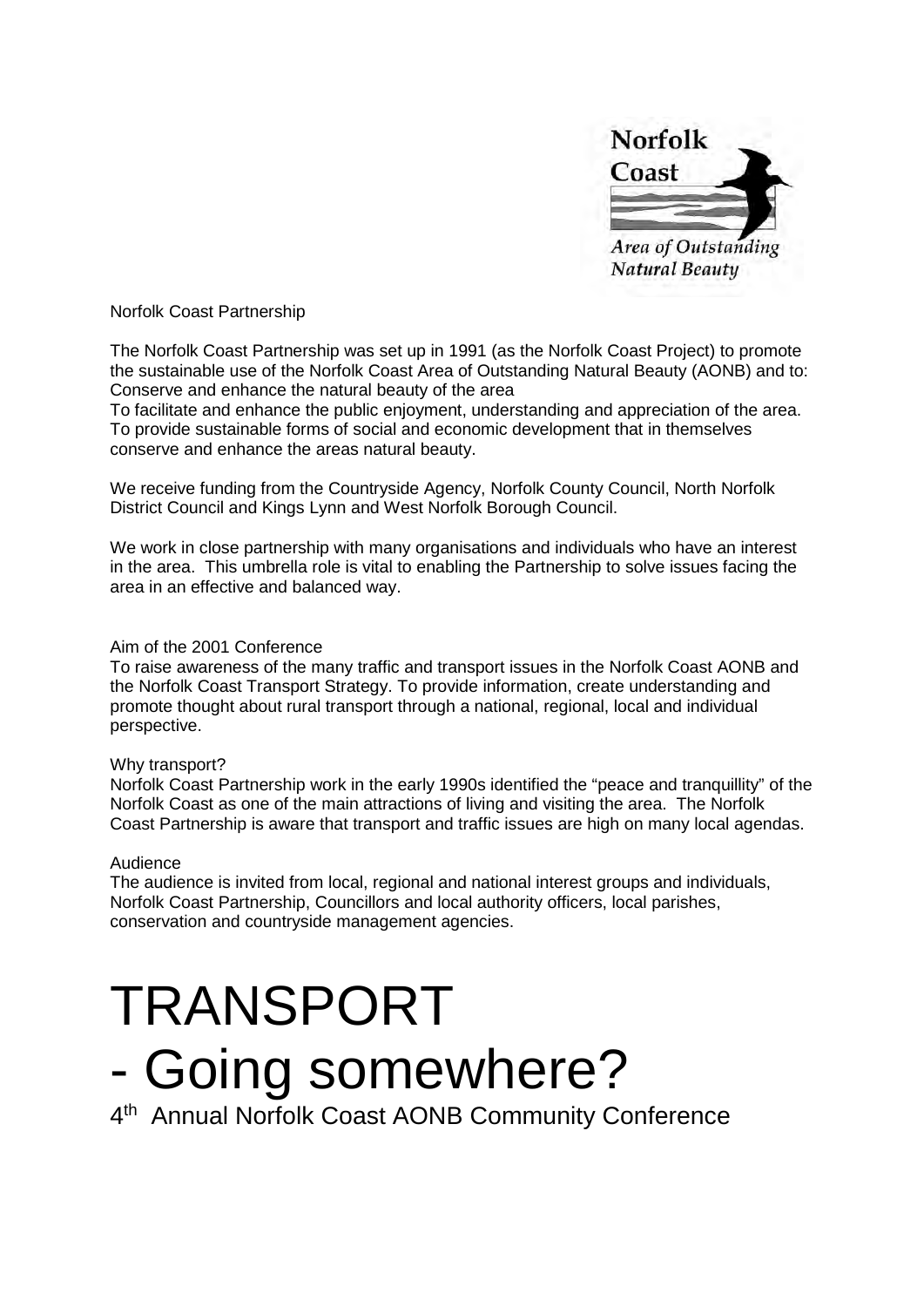

# **CONTENTS**

| <b>The National Perspective</b>                                                                                                                                                                                                                             |    |
|-------------------------------------------------------------------------------------------------------------------------------------------------------------------------------------------------------------------------------------------------------------|----|
| <b>Colin Speakman - Transport for Leisure</b>                                                                                                                                                                                                               |    |
| What is happening on the national/European stage. Put Norfolk in to context on the<br>national stage. Rural Transport.                                                                                                                                      |    |
| The Local Perspective                                                                                                                                                                                                                                       |    |
| Ian Shepherd - Chairman North Norfolk CPRE and National Policy Committee (CPRE)                                                                                                                                                                             |    |
| Local perspective of the problems and factors affecting the traffic and transport network<br>in the AONB.                                                                                                                                                   |    |
| <b>Questions &amp; Answers</b>                                                                                                                                                                                                                              |    |
| Norfolk Coast Partnership<br>and the second control of the second control of the second control of the second control of the second control of the second control of the second control of the second control of the second control of the second control o | 13 |
| Tim Venes - Norfolk Coast AONB Officer                                                                                                                                                                                                                      |    |
| The evolution of the Norfolk Coast Transport Strategy. Other Strategies produced and<br>the links between them. Early initiatives and present role.                                                                                                         |    |
| <b>Norfolk Coast Transport Strategy</b>                                                                                                                                                                                                                     |    |
| Anna Graves - Project Engineer, Norfolk County Council                                                                                                                                                                                                      |    |
| Who is responsible for its implementation? Aims and Objectives. Works to date,                                                                                                                                                                              |    |
| monitoring, signage reduction, speed review, Quiet Lanes.<br>Traffic perceptions and reality. Achievements and future development of the strategy.                                                                                                          |    |
|                                                                                                                                                                                                                                                             | 22 |
| <b>Forum Session</b><br>the company of the company of the company of the company of the company of the company of the company of the company of the company of the company of the company of the company of the company of the company of the company       | 25 |
| Infrastruard and faailitated by Oalis Ossasisse                                                                                                                                                                                                             |    |

Introduced and facilitated by Colin Speakman

As residents, visitors, accommodation providers, those working in the AONB what can<br>we individually / collectively do? How can we make a difference? What is the alternative<br>to the car? What would we like to see in the AONB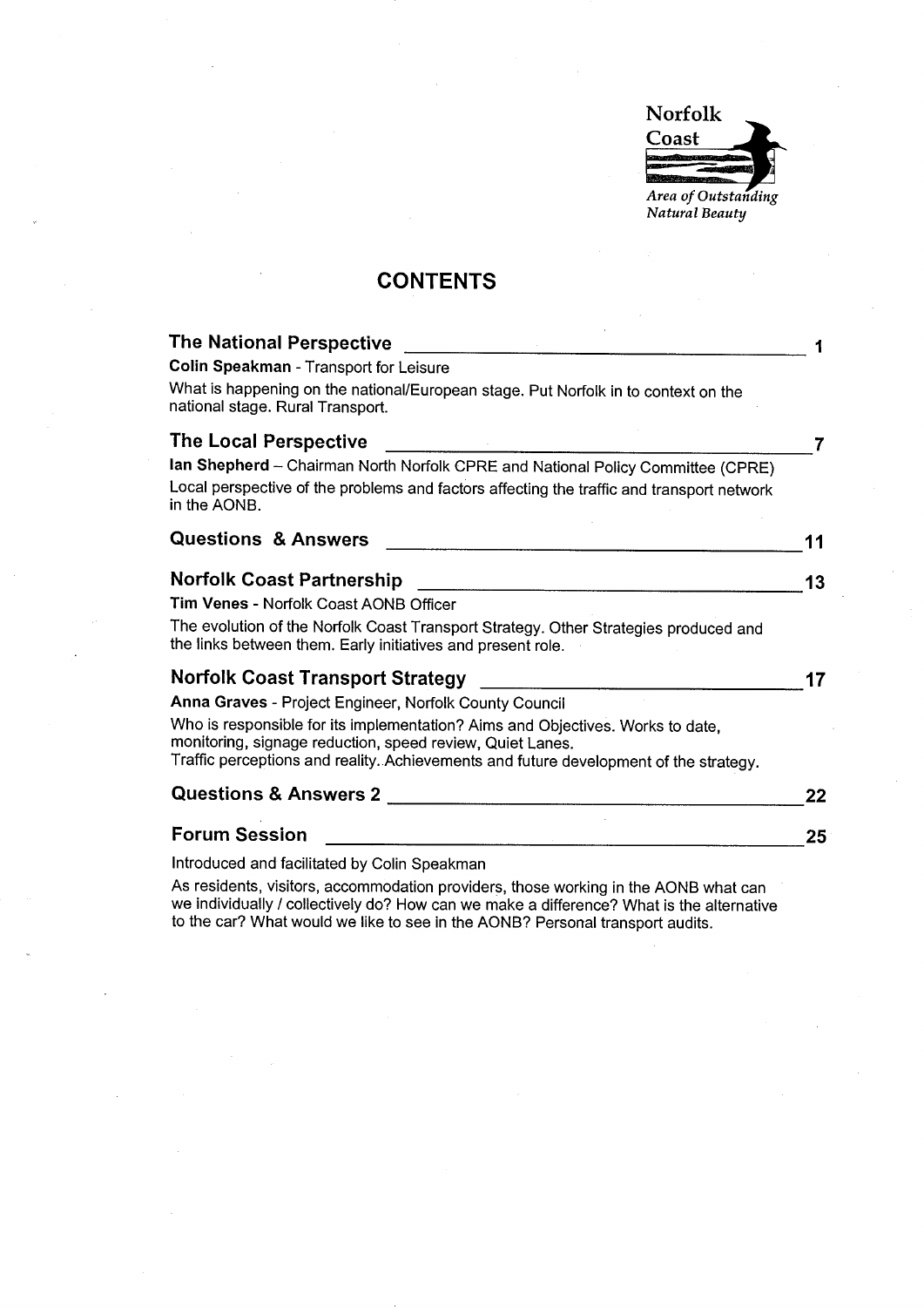# **The National Perspective**

## **Colin Speakman - Transport for Leisure**

Colin Speakman is Managing Director of Transport for Leisure, a small specialist consultancy that deals with a wide range of projects relating to sustainable transport in the countryside – walking, cycling, public transport. It also deals with the related issues of visible management, especially in protected landscapes. Since 1987, Transport for Leisure has operated a recreational transport advisory service for the Countryside Agency and the Countryside Council for Wales, Colin is also a writer of many books, mainly about the outdoors, and the joint secretary of the Yorkshire Dales **Society** 

My company was actually involved in the Norfolk Coast AONB about eight years ago. I had a small input into your excellent transport strategy, so it's lovely to find so many good things happening. In 1993 we found it very difficult to get around by public transport – the one bus out of Wells to Norwich left at nine o'clock and got into Norwich at half past ten with about twenty people having to stand. It was the only bus you had! Now you've got an hourly bus service - so things do improve!

I will try to put transport into context and I'm not going to embarrass anybody tonight by asking how many people came by car but I'd be intriqued to find out if anybody actually came here on a bicycle or walked or indeed on the bus  $-1$ suspect very few.

Well, what is the problem? Something like 80-85% of people in areas like Norfolk have access to a car, So is it really just a tiny problem of a small



minority which sooner or later will go away when everybody has a car and children are born with a left clutch pedal instead of a foot?

It is a problem, and there are two prime reasons I want to talk about tonight:

- the environment
- the issue of social inclusion.

One effect the car has on the environment is the visual impact of the car in special

landscapes. A beautiful village such as Castleton in the heart of the Peak District on a fine day is really a kind of linear car park. Even where you do

have car parks, the car park itself can be an intrusion on the landscape. This is the heart of Snowdonia; what an impact that masses of cars makes on an otherwise unspoilt landscape! In a way, the finer, the more beautiful, the remoter the landscape, the greater the impact.

So there is the visual impact that our cars have on the landscape. But there are other affects too such as air pollution. If you drove here to Holt from Norwich your car would have put out something like 16 kg of the key greenhouse gas  $-$  carbon dioxide  $-$ 



as well as quite a bit of carbon monoxide, nitrogen oxide (acic rain), volatile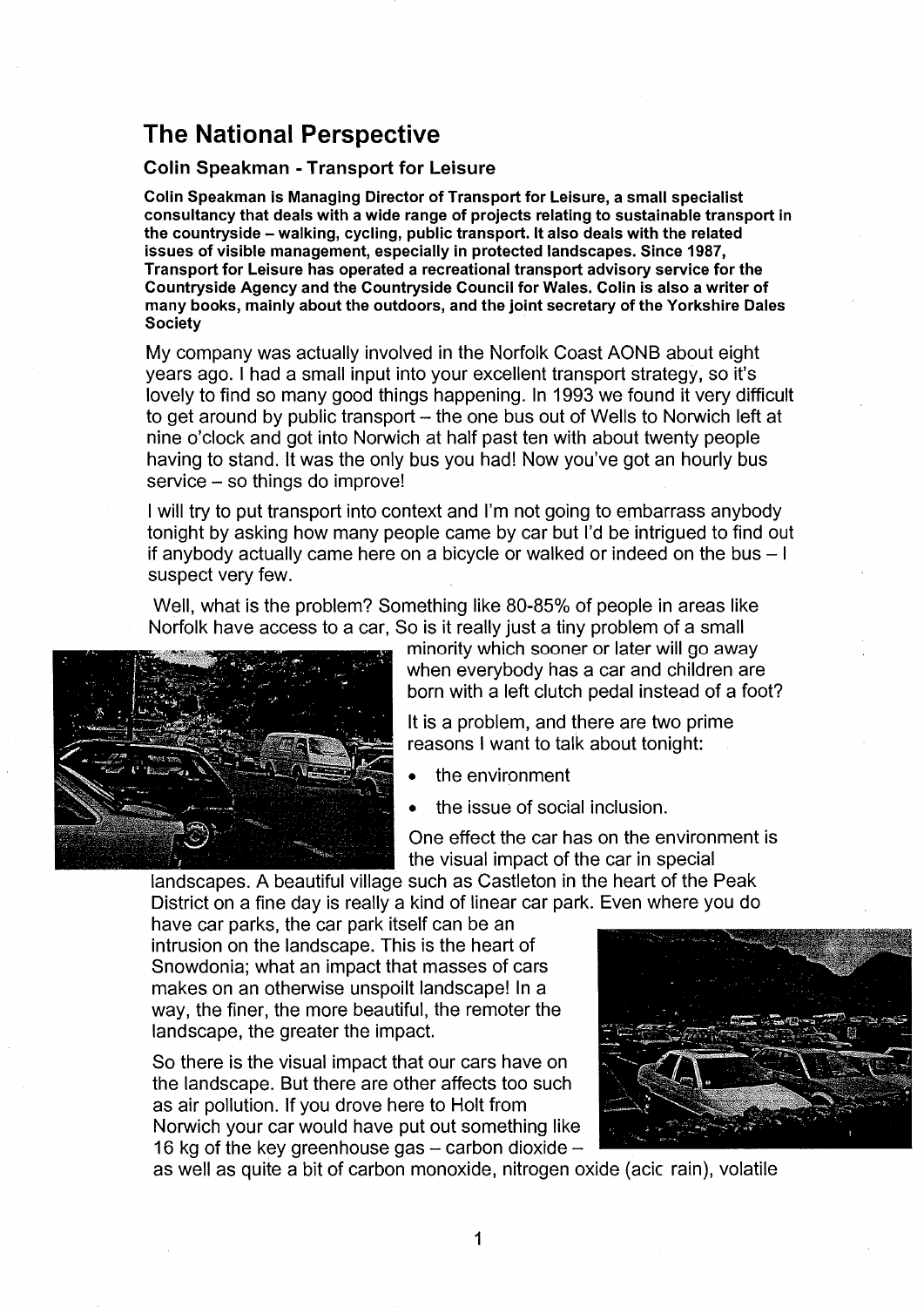hydrocarbons that cause cancer - all finding their way into the atmosphere. Again you may not think it's a problem but through the impact of global



warming - we've seen this incredibly warm October-it's lovely in some respects, but what about the rain that may follow? Our transport, is the fastest-rising cause of this kind of pollution in Britain.

There's also the problem of the impact traffic has on other people's enjoyment of the countryside. Would you ride a bicycle or even walk along the busy A6, in the heart of the Peak District? Norfolk, is one of the leading areas in the UK in the

concept of Quiet Lanes, trying to reclaim the roads for walkers and cyclists and horse-riders as well as cars. Bravo to all that you're doing here in Norfolk on your Quiet Lanes project and please continue the excellent work!

One thing I can't show on a slide is the fourth problem, noise pollution, which can carry up to a couple of kilometres from even a minor road. The loss of the peace and tranquillity of the Norfolk Coast is easily achieved. Wherever there's a major road, wherever there's traffic, you lose that special quality of the landscape through a barrier of noise.

Finally, congestion. This is a bank holiday in the Peak District when the traffic actually gridlocked for about a quarter of an hour. The awful news is that, according to the Countryside Agency we can expect that if current trends continue traffic growth will be something like 250%, i.e. two and a half times as much traffic, particularly in rural areas and protected landscapes like the Norfolk Coast. This means that Bank Holiday conditions will not only be just occasional, they'll be almost daily. The kind of problems we see on certain occasions and certain places in the countryside will become the normal pattern, creating problems for local people as well as visitors.

The second major problem affects those people who don't have the use of the car. About 25% of the UK



population (we're waiting for the 2001 census to confirm this) don't have a car in their household. You may still have a car in your household but- if you're a teenager or an older person, and possibly female, because less women have driving licences than men you may not have access to that car. The reduction in the rail network in the 1960s and then in the 1980s the loss of the bus network to these people is serious.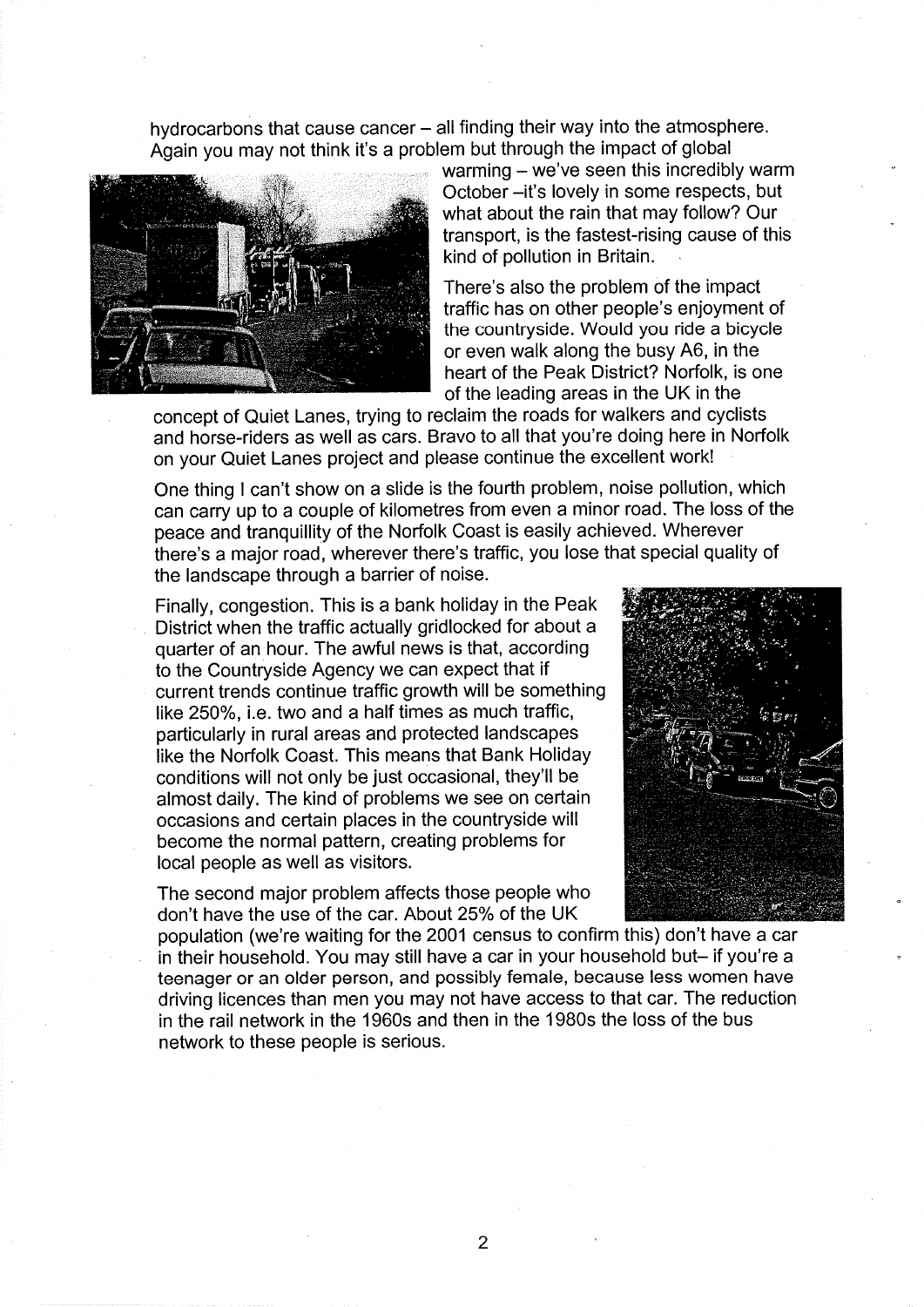This is Tintern Station in the Wye Valley, which used to have a local railway line. It's now a country park with a car park - ironically you can't get there very easily if you don't have a car whereas it used to be part of a good local rail service.

In fact, we have created a new class of transport poor.

However the good news is that over



the last two or three years the trends have been dramatically reversed. The Government has put a great deal of new money into rural bus services, particularly through the Rural Bus Grant, All over Britain there are new bus services, sometimes very good quality services appearing -Norfolk County Council is a case in point. Many routes that had one or two buses a day now have hourly or even half-hourly services.

However there are still huge gaps in provision and certainly I suspect it would be very difficult to get out of Holt in the evenings or Sundays. This is exactly the time people need transport if they're going to make their leisure journeys.

I think the real problem now isn't so much the physical fact that there isn't any transport, it's what I would call the psychological barriers. Even when you get a decent bus service many people simply will not use them. They regard it as if – to quote the immortal phrase of a certain Prime Minister –you're 26 and still travelling on a bus, you've failed! Well, I've failed, because I don't own a car! People regard their cars as status symbols and their whole lifestyle is built round the motor car.

Now, many of you here may be in that position, you could not live the kind of life you live –without the car. Why not, you have the choice – In a way it almost becomes a situation where your life depends on it. What would happen if it wasn't there?

The medical profession is now looking at our transport habits in a very different way. Many doctors are now saying that the second most serious threat to human health after cigarettes is the car. Many degenerative conditions - heart disease, strokes, osteoporosis, and cancers - are actually linked to lack of effective exercise coinciding with the rise in car ownership. Children are no longer walking or cycling to school, mainly because their parents are terrified of the traffic. People are using their car for even short journeys, cycling is regarded as too dangerous, and we're becoming a worryingly inactive population, so much so that doctors are predicting a rapid growth of these awful diseases unless we change our lifestyles.

So, what can be done both for our personal health and for the environment, to change things? Obviously we can, in various ways, encourage people to get out and exercise themselves, walking in particular – there's a Walking for Health campaign being promoted by the British Heart Foundation and the Countryside Agency - but also it's a question of changing attitudes.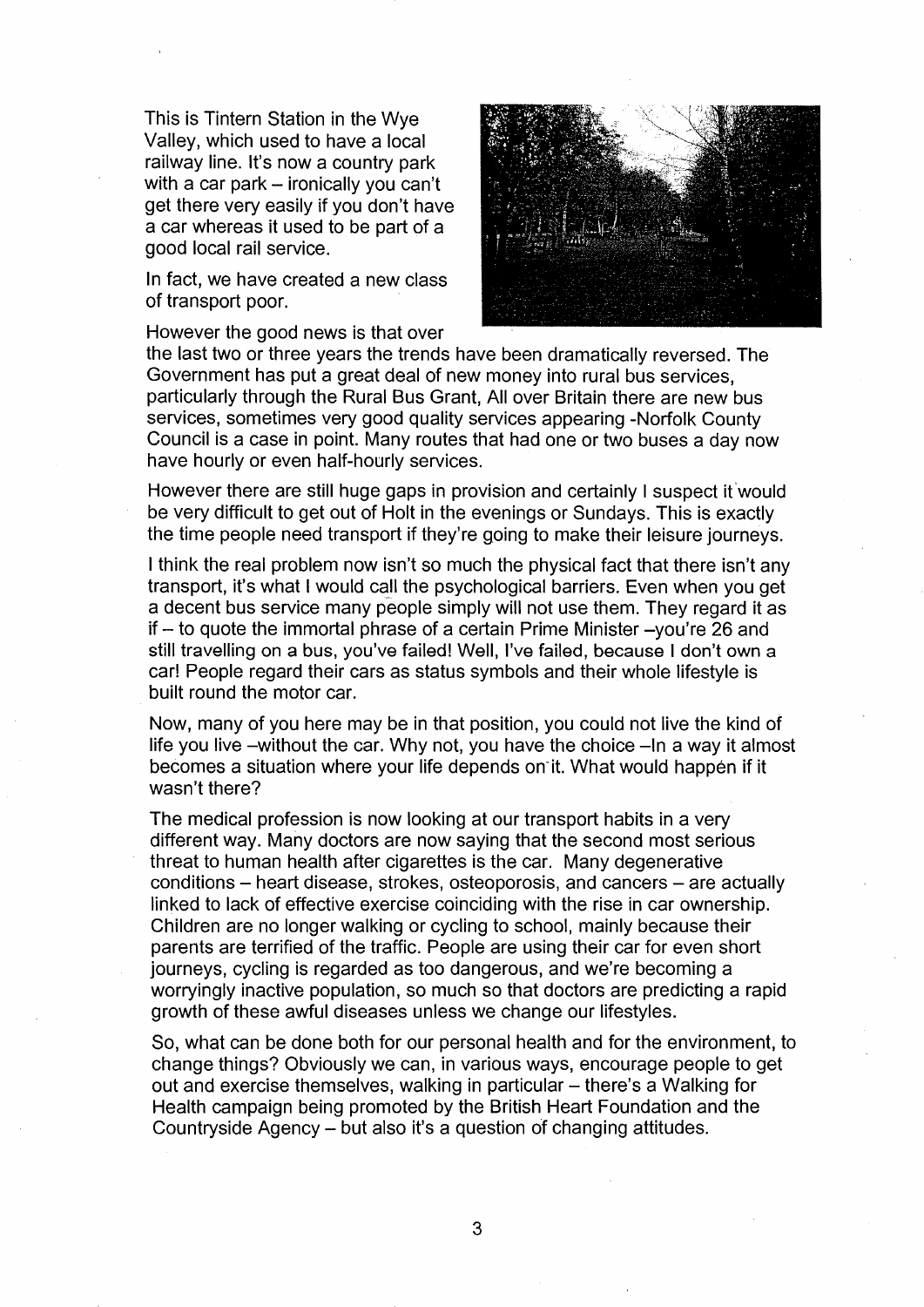We need for example, to look at the travel facilities available in the countryside, such as easy, safe access people need to have to bus stops with well lit shelters. Bus priority schemes in towns and villages and things like Quality Bus partnerships partly address this by providing new infrastructure to complement new high-quality bus services. Improvements at bus stations. making them safer, better places to use, improving publicity and promotion in various ways all help. People almost need to be persuaded back to using public transport, walking and cycling. One of the exciting things is developing the idea of the need to reclaim the road network and may mean closing roads in one or two parts of Britain. It may involve setting up national parks Quiet Lanes and Green Ways or other similar schemes.

The interesting and important thing about all these measures that there is now a very important mechanism for achieving them through the Local Transport Plan (LTP). One has to pay tribute to the thinking that's gone on in local authorities, national government, the Countryside Agency etc.-. I think one of the themes for this evening is that your local LTP is an immensely important document that you can influence. You can have a profound effect on the way transport is developed and the way the road systems are managed over the next decade. All kinds of things can be achieved through the LTP - better bus services, better infrastructure, quiet roads, various partnerships, the community rail partnerships. I actually got here today on the Bittern Line from Norwich, which has excellent publicity and promotional material.

It's also a question of changing the way people drive and use their cars. Pioneering work has been done in areas like Hampshire where they are changing the way traffic is managed in the countryside. Fairly simple stuff done in the 70s and 80s such as lowering speed limits, putting in rumble strips and chicanes and erecting signs with a variety of messages such as Speed Kills - Kill your Speed has had a big impact on thinking.

One of the most exciting recent schemes is in the Sussex Downs AONB. where we've been working on a 'tourism without traffic' project for the last year or so. This is all about persuading people to come to East Sussex on the excellent bus and rail network and to leave their cars behind. They can use the Cuckmere Rambler, which, interestingly enough, is a community transport service, which also provides an excellent tourist service at weekends, picking up walkers from the local railway station. The whole thrust of this project is to persuade people either to come entirely without their cars and have a wonderful car-free break, a release from stress of driving and all the rest of it. or, if they must come by car, leave it in a well-screened car park. There is a car park with solar powered ticket machines and the money generated is used to support traffic management and better bus services. So, in other words, the 'pale green' option persuaded people, even those who feel they've got to use their cars most of the time, to leave the car when they arrive and enjoy a whole variety of different things. I'm sure that's something that has tremendous relevance for what could happen on the Norfolk Coast.

We need to make a real effort to persuade people to understand and value the benefit, for example, of walking linear routes. Walking one way along the coastal footpath for example and being able to use the bus back. The problem is, people can't understand the timetable. The Peak District National Park help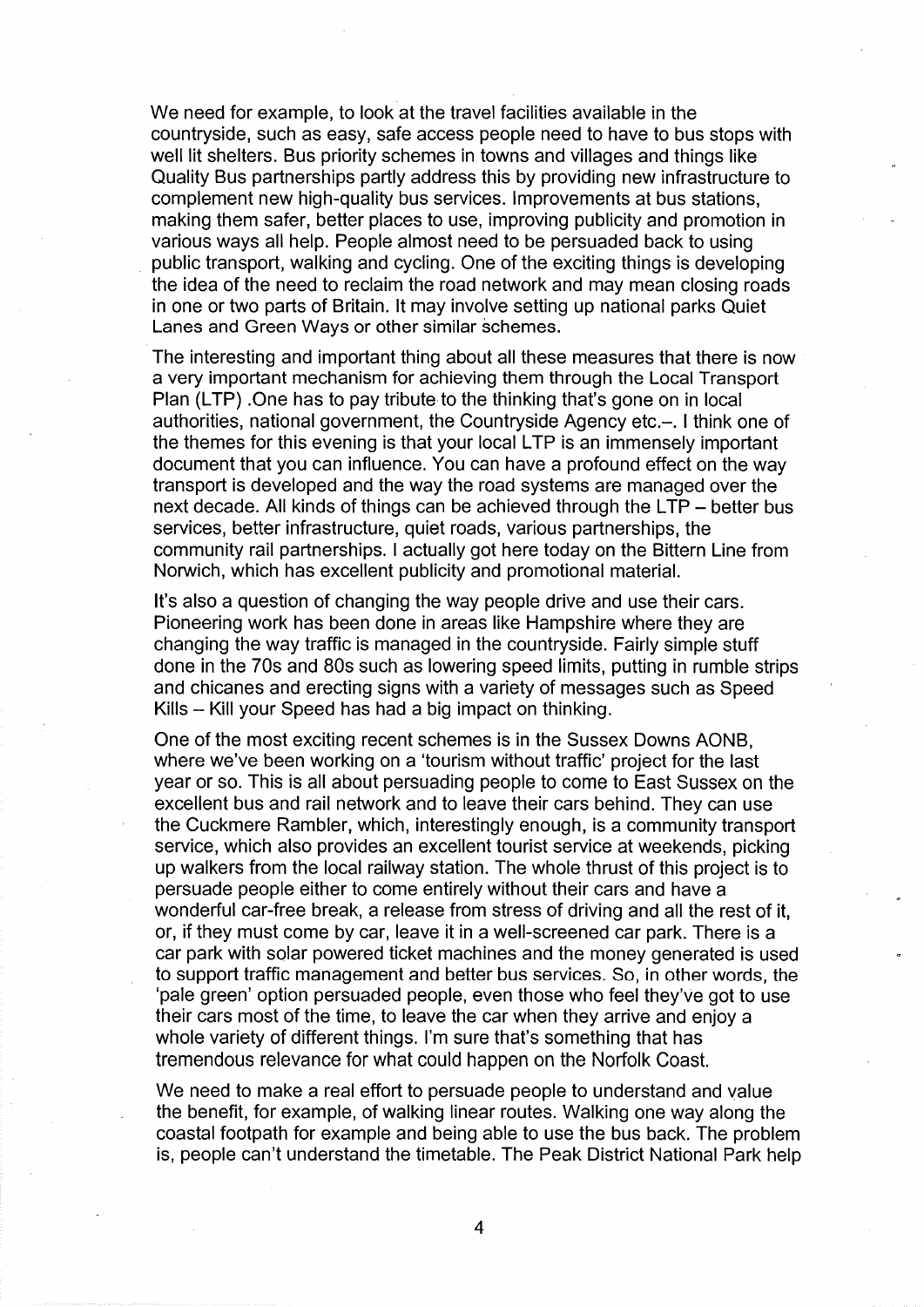you by showing you a map where the buses go, where the paths are, and a little timetable at the top which tells you: 'Buses leave this stop at ...'. This is much easier to understand.

North York Moors National Park actually have someone on duty when the Moors bus arrives from the cities, who tells you which connecting bus to catch, and suggests various walks and things you can do which makes it easier. We have to give people confidence, because people have lost confidence in public transport. Telling people in simple ways.

It's really all about achieving cultural change, giving messages that people can recognise. It's a car-free, carefree way you travel by train into in the countryside - says a poster Peak District. Just as they do here on the Bittern Line by selling the railway journey as an experience in itself. It's about

- Selling rail journeys and bus journeys as a super way of getting out and exploring the countryside.
- Designing linear walks that tie in with the train services or the bus services, special bus links, so that it becomes an easy to use, properly put-together service.

Interestingly, these schemes are now attracting people out of their cars as well as supplying services to people that don't have cars. So quality services can really work.

Another example is in the Bavarian Forest National Park in southern Germany where a superb gas-powered integrated bus network also carries bicycles. You arrive in your car and as you put your money in the car park ticket machine you're presented with a bus timetable and all kinds of information and even a competition to get visitors to suggest new ideas for getting around without a car, to be mobile - 'mobil öhne auto'. (Travel without the car)

My theme is that whilst, thanks to much more generous Government support for rural transport, we're getting the country buses back, and some excellent innovative schemes from Local Transport Plan, maybe the real battleground for the next ten years is changing peoples' hearts and minds.

How do we get the message across not only to other people out there, but to ourselves? Perhaps one of the key questions to think about is our own travel habits and the way we use the car. We don't have to give up the car, but perhaps reorganise our own lifestyles to become less car-dependent. This will not only improve the environment but also improve your health. And if we do so, we will be much more likely to influence and persuade them to travel in more environmentally sustainable ways.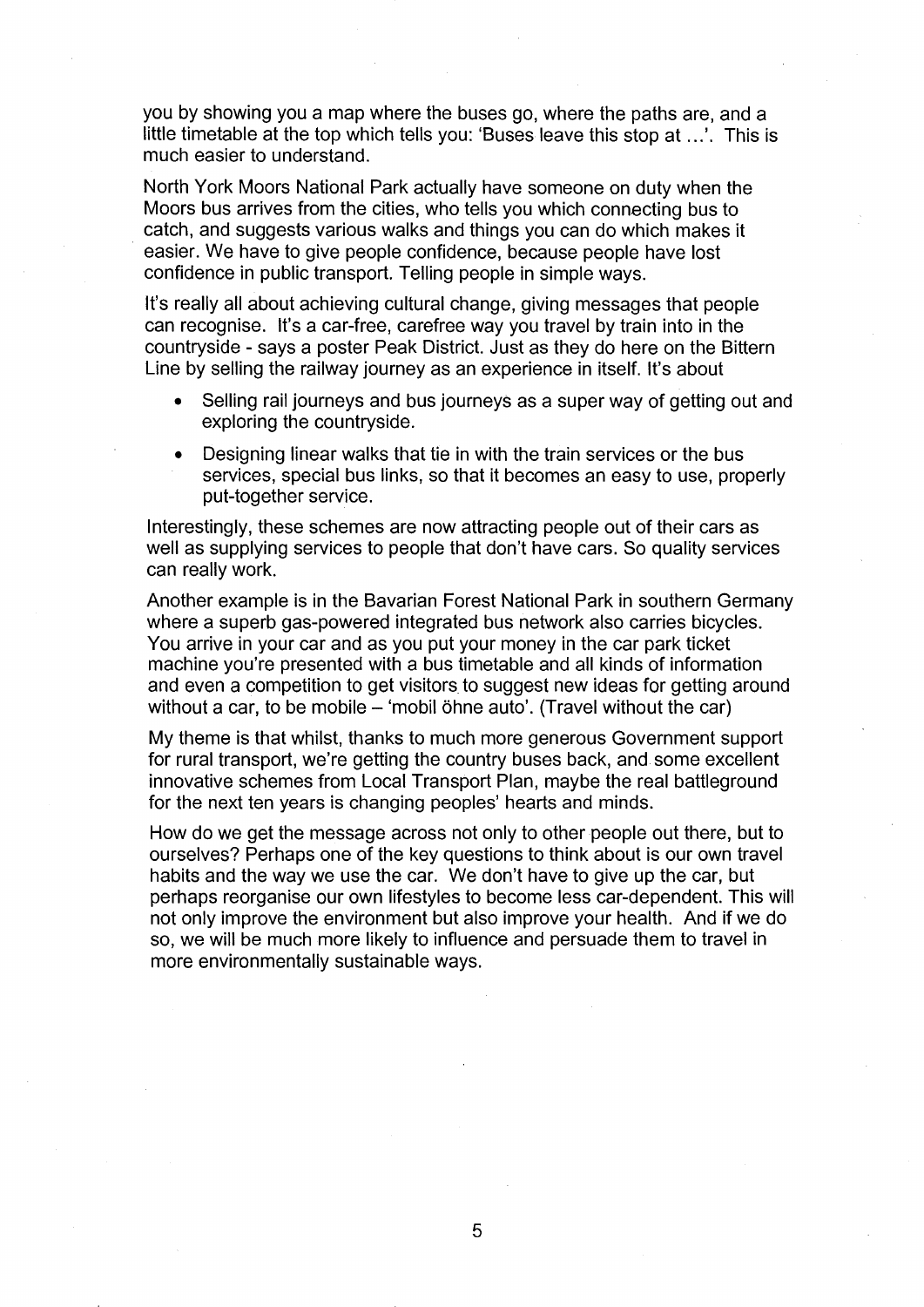$\label{eq:2.1} \frac{1}{\sqrt{2}}\int_{0}^{\infty}\frac{1}{\sqrt{2\pi}}\left(\frac{1}{\sqrt{2\pi}}\right)^{2\alpha} \frac{1}{\sqrt{2\pi}}\int_{0}^{\infty}\frac{1}{\sqrt{2\pi}}\left(\frac{1}{\sqrt{2\pi}}\right)^{\alpha} \frac{1}{\sqrt{2\pi}}\frac{1}{\sqrt{2\pi}}\int_{0}^{\infty}\frac{1}{\sqrt{2\pi}}\frac{1}{\sqrt{2\pi}}\frac{1}{\sqrt{2\pi}}\frac{1}{\sqrt{2\pi}}\frac{1}{\sqrt{2\pi}}\frac{1}{\sqrt{2\pi}}$ 

 $\label{eq:2.1} \frac{1}{\sqrt{2}}\int_{0}^{\infty}\frac{1}{\sqrt{2\pi}}\left(\frac{1}{\sqrt{2\pi}}\right)^{2\alpha} \frac{1}{\sqrt{2\pi}}\int_{0}^{\infty}\frac{1}{\sqrt{2\pi}}\left(\frac{1}{\sqrt{2\pi}}\right)^{\alpha} \frac{1}{\sqrt{2\pi}}\frac{1}{\sqrt{2\pi}}\int_{0}^{\infty}\frac{1}{\sqrt{2\pi}}\frac{1}{\sqrt{2\pi}}\frac{1}{\sqrt{2\pi}}\frac{1}{\sqrt{2\pi}}\frac{1}{\sqrt{2\pi}}\frac{1}{\sqrt{2\pi}}$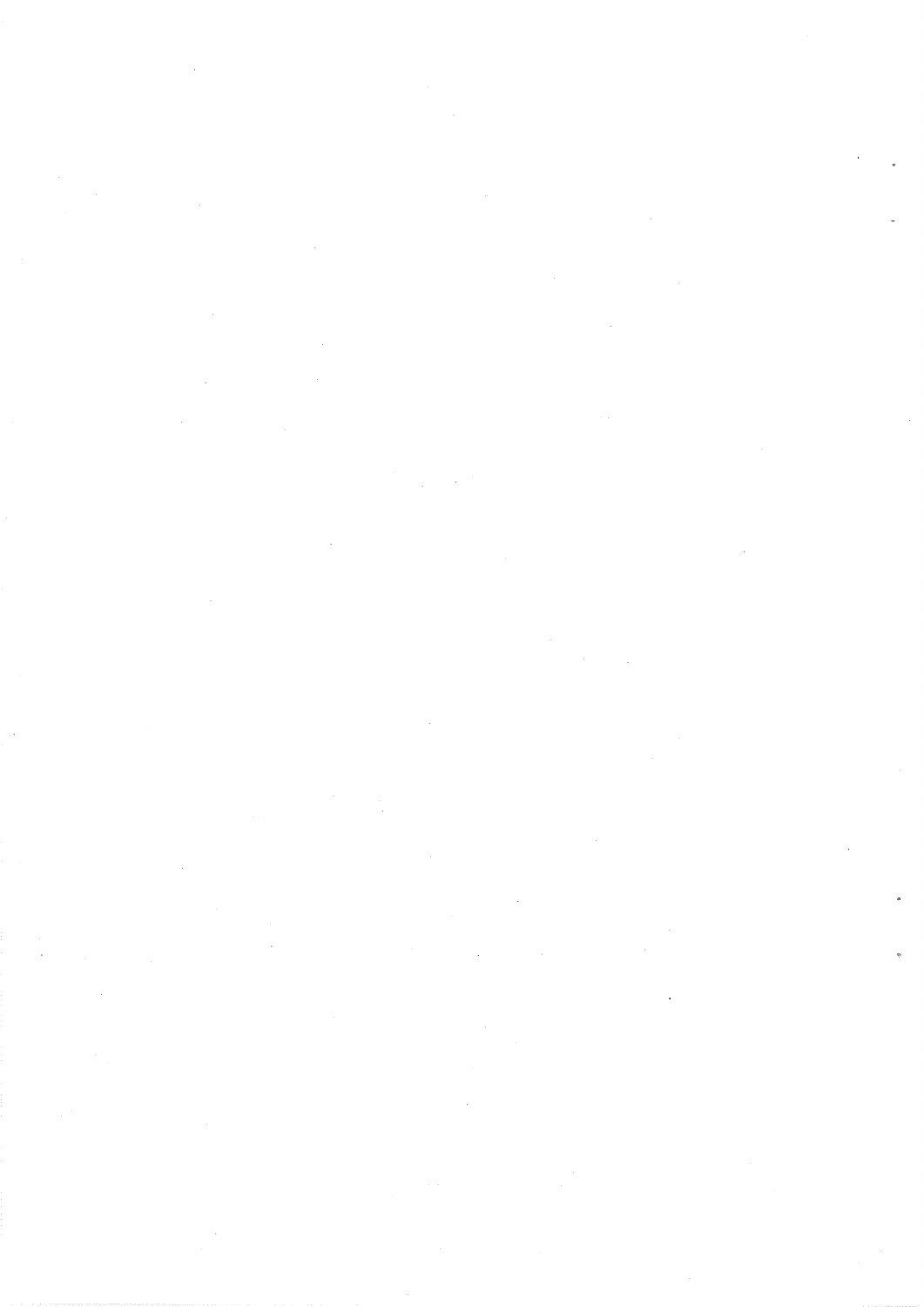# **The Local Perspective**

## Ian Shepherd - Council for the Protection of Rural England (CPRE)

lan Shepherd is chairman of the local branch of the Norfolk Society and a member of the CPRE for over ten years. Ian has only recently stepped down after five years as county chairman of the Norfolk Society but maintains his role as chairman of the North Norfolk branch. He is also involved at the regional level of CPRE and at a national level as a member of their policy committee.

Perhaps we're not too different from the rest of the country here in Norfolk, but we do have some special factors. There is a great deal of pressure and interest from visitors to the

**CPRE - Managing traffic in the** countryside.

### Highlights that:

- since 1997 traffic levels have risen twice as fast on rural as on urban roads
- current predictions are for future traffic levels and congestion to rise faster in rural than urban areas.
- safety on rural roads lags behind that in towns and cities.
- rising traffic levels and speeding are one of the most significant changes to rural life to have occurred in the last decade.
- an area of tranguil countryside almost the size of Wales has been lost in the last 30 years with rising traffic levels and new road building a major factor.

Norfolk Coast. There are also organised business interests, and the interests of the local rural economy - they may not always be the same - they both have a great effect on the transport of the area. Perhaps what's happened over recent years in the food supply industry is a good example of that.

There are many transport impacts and we are aware there are downsides in terms of transport as well as benefits. As individuals we all feel the pressure of traffic in our villages and our countryside. Perhaps we all feel a loss of tranguillity in the countryside compared with what we had many years ago. There is an impact on the landscape through signing or new highways infrastructure -an impact on nature conservation, and again the rural local economy. There's potentially a 'suck-out' effect on the economy of the area with improvements in transport as well as, I hope, a 'suck-in' effect.

I'd like to make some links between what will be happening regionally, nationally, and the impact on Norfolk over the next

few years. I think that transport, in common with many other planning issues, is a series of individual questions to be resolved, schemes and proposals. It is easy to lose sight of the cumulative impact of these. Each looked at individually may not at first appear significant

but collectively there may be a significant effect over a period of time.

This is drawn from the draft regional transport strategy, which has just been out to consultation, and will form an East of England six-county transport strategy in a couple of years' time.

First of all, as you know, the A11 dualling will be

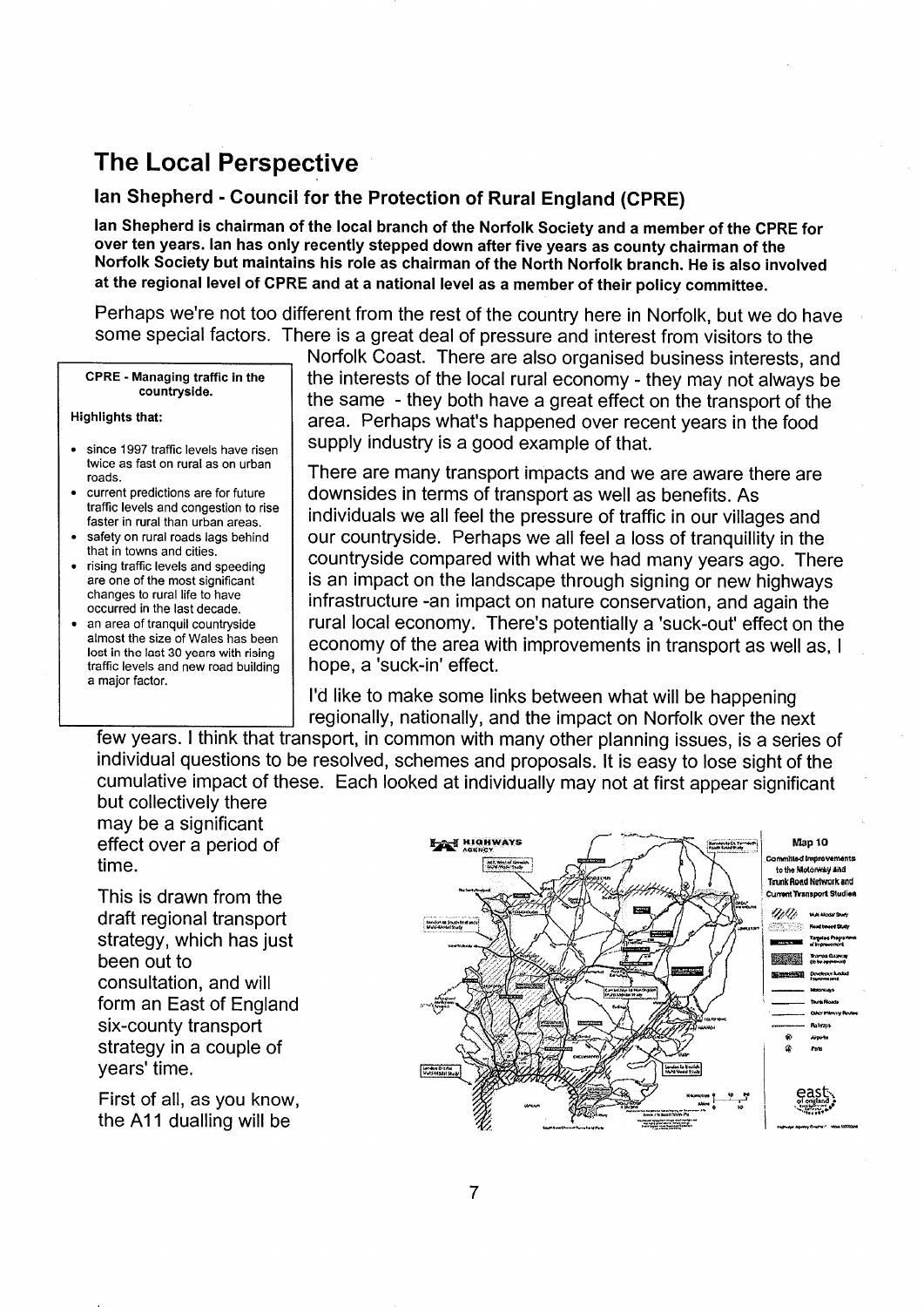completed to Norwich in three sections over the next five years. There are a lot of other transport-related studies going on as well: the A12 down in the London area round about the M25; a bit nearer home the Cambridge/Huntingdon multi-modal study. The steering group for that study has just recommended there that we go from two lanes to three lanes on the A14 between Cambridge and Huntingdon. That will affect not only Cambridge as a hot spot economically but business along the route down to the ports at Felixstowe and Harwich.

Nearer to home again, those who read the EDP will see with some shrieks of horror and dismay that the steering group reported on the road study from Norwich to Yarmouth and have recommended dualling in one section but not the Acle Straight. They also introduced suggestions for a package of improvements for safety at crossroads as well as better train and better bus communications between Norwich and Yarmouth.



Another multi-model study is starting now looking at the A47 from the A1 Peterborough to Norwich, and I think there is a lot of pressure for that road to be made dual carriageway or at least improvements to be made along the whole length. There's inevitably going to be a considerable amount of road building, which is going to have an impact on Norfolk and the amount of traffic coming into Norfolk.

At county level we have a number of area strategies: there'll be one for Norwich, one for the Norfolk Coast area, one for the Broads and so on, and one for the rural areas. What's happening locally in transport also makes a difference, so you're linked to what's happening in the region as well with regard to improvements. The new administration at County Hall is reviving the idea, for example, of a northern distributor route around the north of Norwich, which will give much easier access to the north-east of Norfolk, so reducing the buffering effect of Norwich to this area of coast

If you look at this total of what may happen over the next five to ten years, you're going to see greatly increasing traffic levels in Norfolk. All these things will cumulatively add up and you will find perhaps that in ten years' time you may have a population of 20 to 25 million under two hours' drive from Norfolk and the Norfolk Coast and put it under much more traffic pressure. I think we need not necessarily try and stop all these schemes but we need to think of what the impacts might be and start planning for it now.

One danger may be that we will become a kind of day-trip land, because so many people can get here within two hours. That will have not only an impact on the landscape but on the local economy, because day-trippers spend less per head than longer stayers do. Those interested in rural issues like second homes might find that the pressure's not going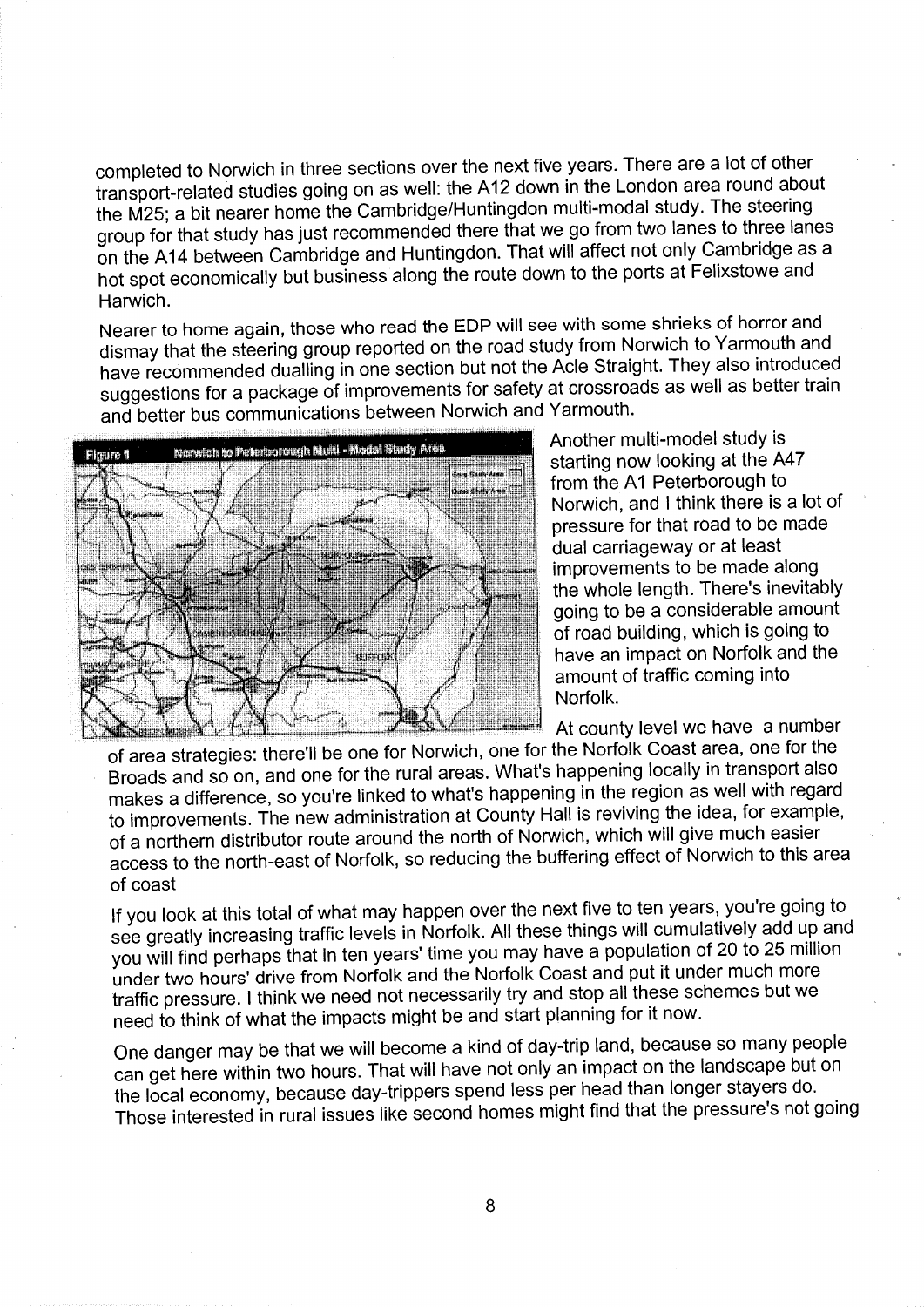to lessen off., it's probably going to increase. I mentioned the suck-out effects as well as drawing business in, so this may be another thing that people may want to think about.

So these are the issues which we should think about in a national and regional context and what the sum effect may be over a period of time.

At a recent conference the national CPRE spokesman highlighted some things he felt were happening in the countryside and the impact on rural areas - I think we'll see greater than national average figures on the Norfolk Coast because of the effects I've mentioned. It's a very attractive area and road 'improvements' will considerably shorten the travel time for very large numbers of people. The safety record is worse on rural roads than urban roads and the average speed is slower. Increases in traffic levels will have an impact on these aspects of transport.

In a recent Women's Institute survey on the

### **TRANSPORT AND QUALITY OF LIFE.** Transport and Access; Wants/Needs.

- Resident: personal mobility/access for employment, learning, services, leisure.
- Visitor: day trip time to travel to the area. longer term ease of moving around, and relatively low traffic density.
- Business: variable, but strong emphasis on road network.

Transport Impacts.

- Individuals and communities.
- Tranquillity.  $\bullet$
- Landscapes and wider countryside.
- Sites of nature conservation.  $\bullet$
- Rural, local economy.

changing village, the third most mentioned factor was people's perception of an increase in traffic, and particularly concerns for speeding and heavy traffic.

One aspect of particular importance to the Norfolk Society and CPRE as a whole is signing and highways infrastructure in the countryside. This can radically change the look of the landscape very quickly, and it happens all over the country. The Government is consulting at present on regulations for signing and there is a case of rural proofing. They should not necessarily advocate the same things used in the urban situation. Can we do better or do different in the countryside?

The Government has actually walked away from trying to reduce traffic levels, trying to halt the growth. It's a very difficult political hot potato, but people ought to try and be brave enough to try some new methods. Possibly by introducing incentives. It will be up to individual counties to try and do something - they're not going to get a lot of national support at present.

CPRE and the Norfolk Society have been very keen from the outset on quiet lanes, and I personally believe it's' a tremendously important initiative. It does call for a change of attitudes, but if we're going to actually see some relief from inevitably increasing traffic levels in the countryside, quiet lanes must be high up on the list of the things we try and make effective.

It may be in Norfolk we should be looking for better connections between market towns, the centre for activity in the rural hinterland. Our organisation is not particularly enthused by road building. OK, you do it, but you don't do it all over the place or too much and that includes dualling as well as new roads. Planning, of course it is very important to try to minimise the transport movements arising from any new developments.

Speed limits are perhaps a hot issue, but I think there's a case for saying that in country lanes, unclassified roads and C roads, you have 40mph not 60mph limits. In villages, I think the County Council - I may be corrected here - takes the view that you shouldn't go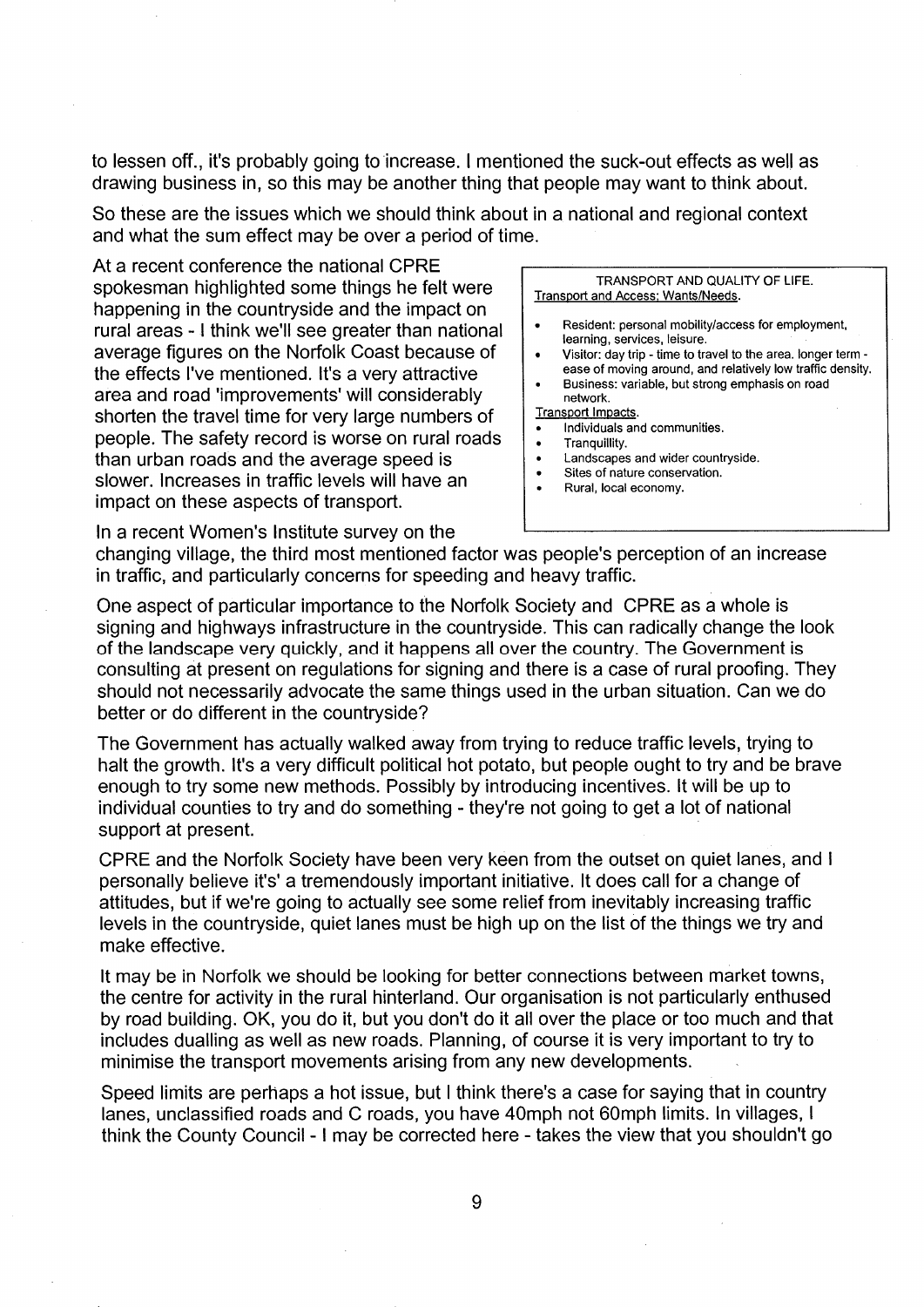for blanket 30mph, it depends on the circumstances. There are other views I know get letters from those who say speed limits are a waste of time and it's all down to driver education and driving the appropriate limits. I would arque again there's a case for 30mph as standard in villages. You should see the sign as you enter the village, you do 30mph and there are no repeater signs. We're trying to minimise the signage.

People travelling extremely fast produce a greater noise impact. They also introduce a physical fear and intimidation. People are reluctant to cycle and walk because they're aware that some people might be travelling very fast. There may not be enough police

#### **WHAT TO DO?**

#### Resident as an Individual.

- How much can you focus around a journey, i.e. no. of tasks.
- Shopping heavy stuff on a "car day"; otherwise walk/cycle
- Support and use Quiet Lanes, for leisure and services.
- Support and use Safe Routes to schools.
- · Buy local produce.

### Resident as a Lobbyist.

- Improved public transport, e.g. market towns to hinterland.
- Incentives to get out of the car.
- Shorten the food chain, pressurise major supermarkets.
- Tourism look for "stayers", especially overseas.
- Retention local services "rural proofing".
- Promoting the access and use of ICT.

to enforce the speed limits, but it's more of a long-term cultural thing. You try and work to persuade people to reduce their speed where appropriate because overall it is a sensible thing to do.

What can you do as an individual? We're all aware that we use a car a lot, almost have to in rural areas. How can we organise ourselves and think through what we do in our everyday business to minimise the use? Bill Young, our long-term colleague in CPRE and a district councillor highlighted a good example of this. When he got people coming to him saying 'they' ought to do something about so-and-so, his response used to be: 'Well, you are part of the "they".'

Thank you.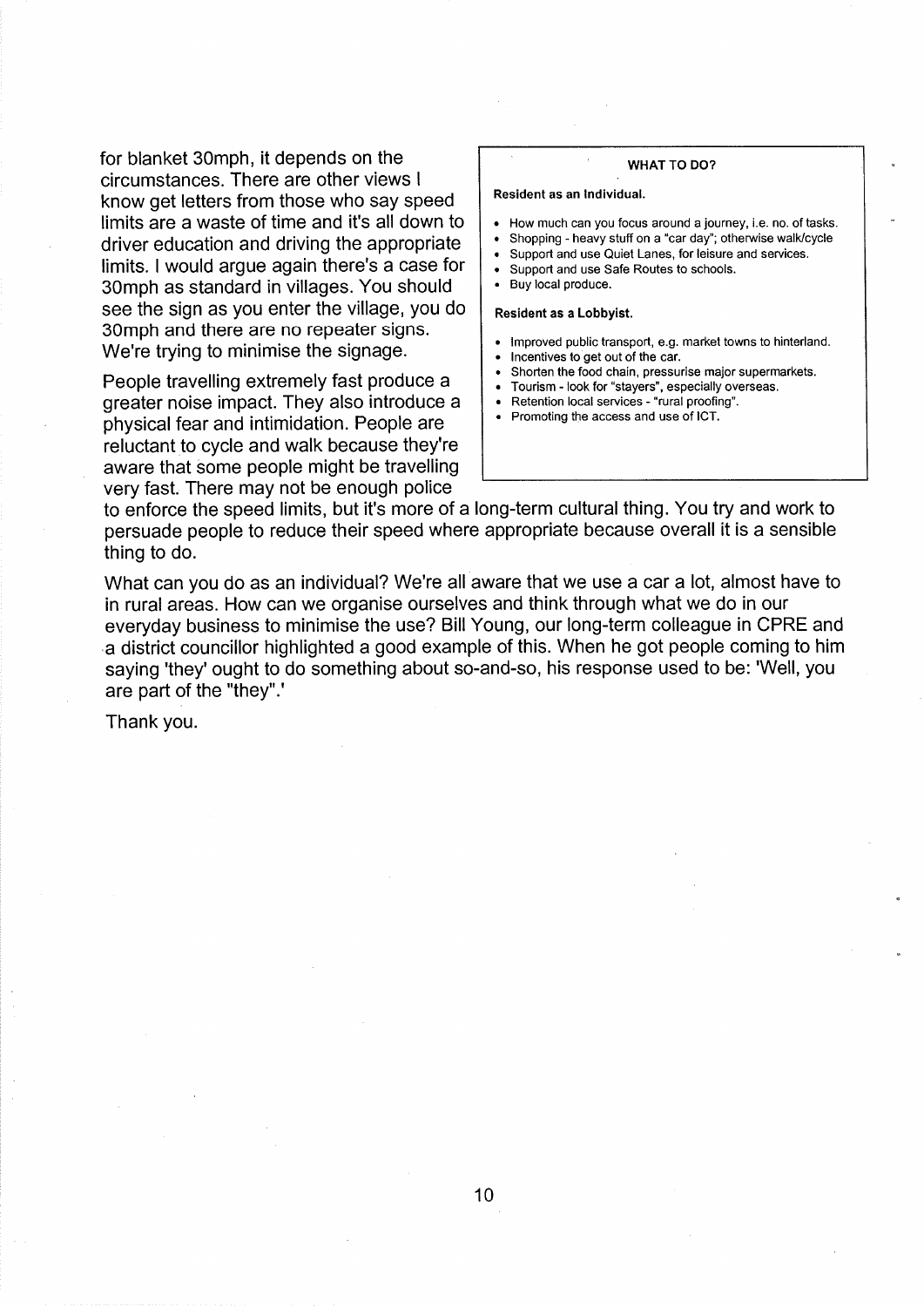# **Question and Answer session:**

Question: There hasn't been any discussion yet about freight traffic - it's felt that freight traffic can have a serious effect on the fabric of villages.

Colin Speakman: Obviously one great failure at the moment is rail freight, and the whole Railtrack business. We were promised a few years ago that the railways would take more of our freight. Probably the answer is something that's already happening in Norfolk. A really good road hierarchy system where you decide which roads are suitable for which kind of traffic and you carry out various measures, including control of the speed and the size of traffic on most minor roads. A local authority has tremendous powers to control the size and the weight and speed of traffic. They're not always used but you do have huge problems over things like farm delivery and the tendency for ever-larger delivery vans. Now ideally we could almost do with a system of trans-shipment. Where local deliveries in certain sensitive areas like the AONB have to be on certain-sized vehicles and if they're too large they have to be put onto a smaller vehicle for local delivery. This is a national problem and, I know one that is getting increasingly worse.

lan Shepherd: I think route hierarchy is the best we've got at the moment, but it still leaves you with the problem of access. I think in rural areas, and not least in Norfolk, a lot of it is due to the centralisation of the agri-foods business. Farmers actually selling in bulk to supermarkets who process many miles away and then ship it back again. I would like to think that it's not beyond the wit of us all collectively to try move to a much closer primary processing of food products near to where it's produced. Cut out some of this distribution and then you could perhaps get back to smaller vehicles. I think we will still have supermarkets but perhaps get them to change of the way they run the food chain. It's a long-term thing again.

Question: How does lan reconcile his point about safety with his point about not building new roads, because so many of our roads in the rural areas go back to 1900 if not before and have now taken their toll from increased traffic levels and are increasingly dangerous. Surely they do require modernisation?

**Ian Shepherd:** You could argue that, I think, on a number of the main roads, the A routes, trunk routes and where there's dualling going on now. I think in terms of the safety thing, it really comes down to individual drivers. I think in terms of country lanes I'm very much against improvements, which can actually make things more dangerous because people go faster. It's better to perhaps use some of the natural traffic calming you've got built into many country roads than try and make alterations. Speed and careless driving are the biggest factors in traffic accidents. Speed is a particular sort of inappropriate driving as it leads to more serious injuries and inhibits walkers and cyclists by introducing a fear factor. Could we change the culture of speed that has developed in Britain over the last twenty or thirty years? I find it quite frightening, the number of adverts you see on television which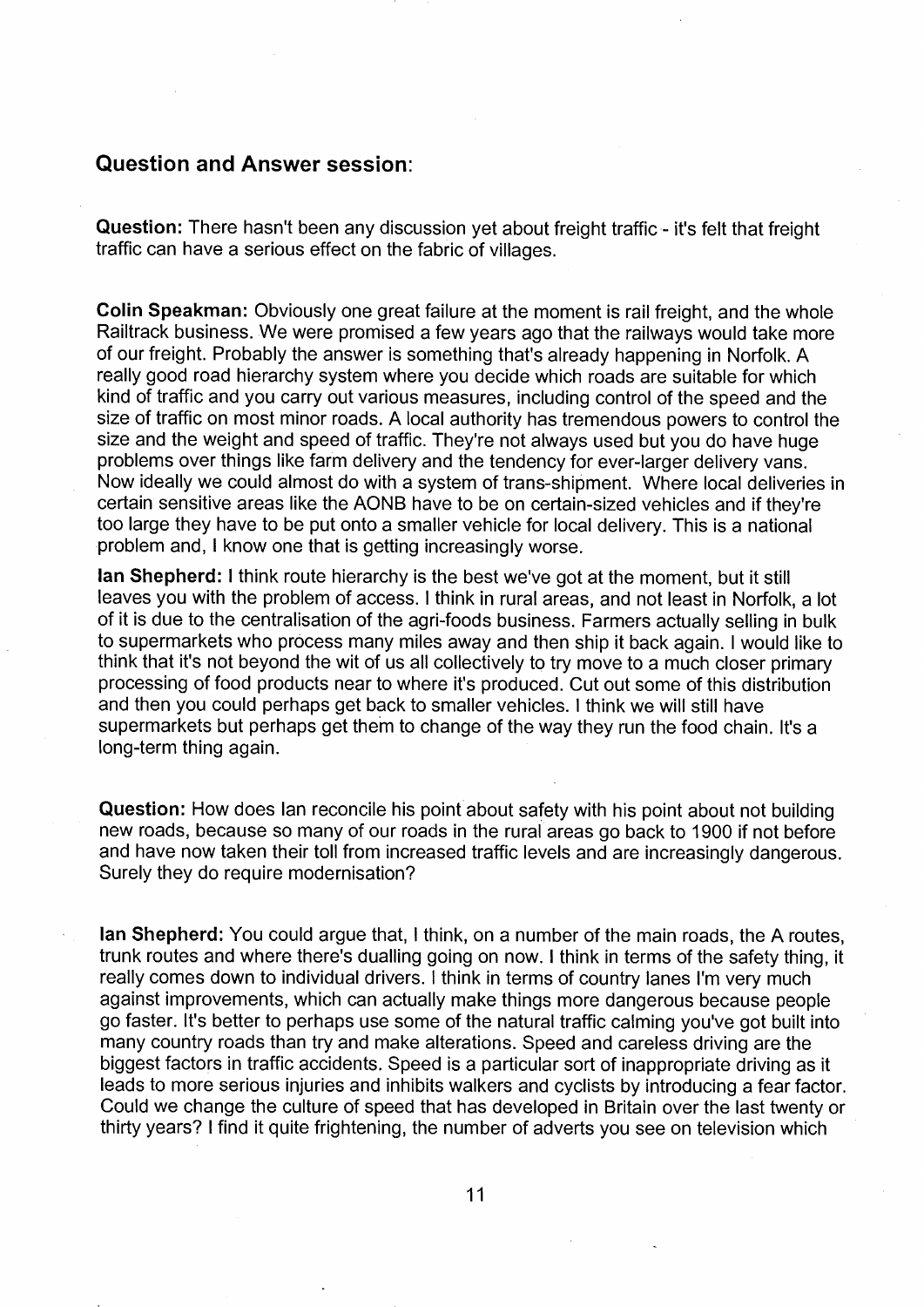are promoting almost irresponsible driving. They always use backgrounds of beautiful open countryside to have a mad car chase. It's such a huge problem, because we've got a generation of people who will boast how little time it took to get from Edgefield to Holt. I think people seem to feel that these days every road must be straight and wide and when they get to a bend they go straight across it into a field or hit somebody coming the other way. So are we going to go straighten out every road in the countryside? They'll probably just go faster and still have accidents. I think a lot of it does come down to changing thirty or forty years of car culture; we can't do without the car in rural areas, but we have to be more sensitive to the downsides and more careful.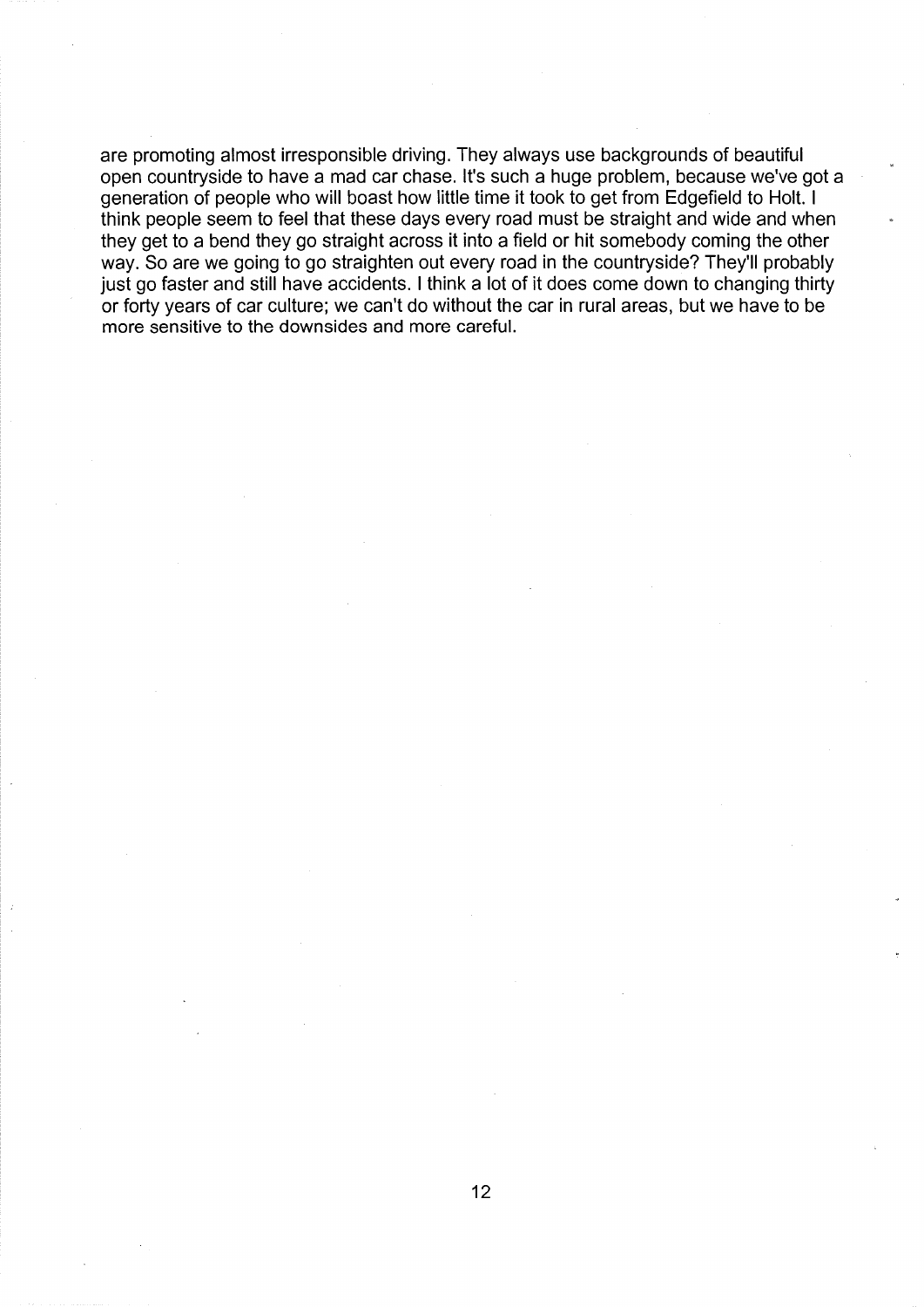# **The Norfolk Coast Partnership**

## Tim Venes - Norfolk Coast AONB Officer

The Norfolk Coast Project was set up in 1991 to promote sustainable management of the Norfolk Coast AONB. It was a partnership between the then Countryside Commission and local councils with a remit to sustain landscape quality. The AONB is primarily a landscape designation. It was also to sustain the wildlife interest of the area - what we now call 'biodiversity' and about promoting sustainable public enjoyment. Yes, we want people to enjoy the area, but we don't want them to enjoy it in ways that are going to destroy its very special qualities. Finally it was also to promote sustainable social and economic development. We don't expect the area to stay the same - to be preserved in aspic - but we want development that maintains the character of the area and to be sustainable in its own right.

One of the strong motivations for setting up the project, was a perception that during the 1980s visitor pressures were having an effect on the special character of the area. It had been, as you know, a popular holiday area for many years before the Norfolk Coast Project was set up, before it became an AONB. Developments like this at Pinewoods had been attracting people for quite a long time. So there were some areas which already had quite large numbers of visitors. There were



other areas, such as at Morston, which had been relatively quiet but were beginning to be affected by increasing numbers of visitors. Not just the number of visitors but how they got there - generally in their cars. So there were very real concerns. There were, and there still are, other pressures, so it obviously is not just an area that's only subject to pressure from visitors and traffic.

One of the pressures is the decline in traditional industries. For example, Wells used to



be a busy port with a thriving fishing industry, but now tourism is much more important. Of course agricultural change has affected all rural areas and the landscape of rural areas, and the Norfolk Coast AONB is no exception to that.

When the Project was founded in 1991 a lot of early consultation and survey work was done with partners and local communities that demonstrated that the effects of visitors were a real concern. That included the effects of the increase in traffic associated with visitors. So visitor management

was seen as a priority issue, and the Visitor Management Strategy for the Norfolk Coast was published in 1995 after wide consultation. It was a partnership strategy and wasn't something that the Norfolk Coast Project staff working in Wells produced out of their own heads. It was produced through a lot of consultation and the policies and actions in that strategy were for a wide range of organisations and interests.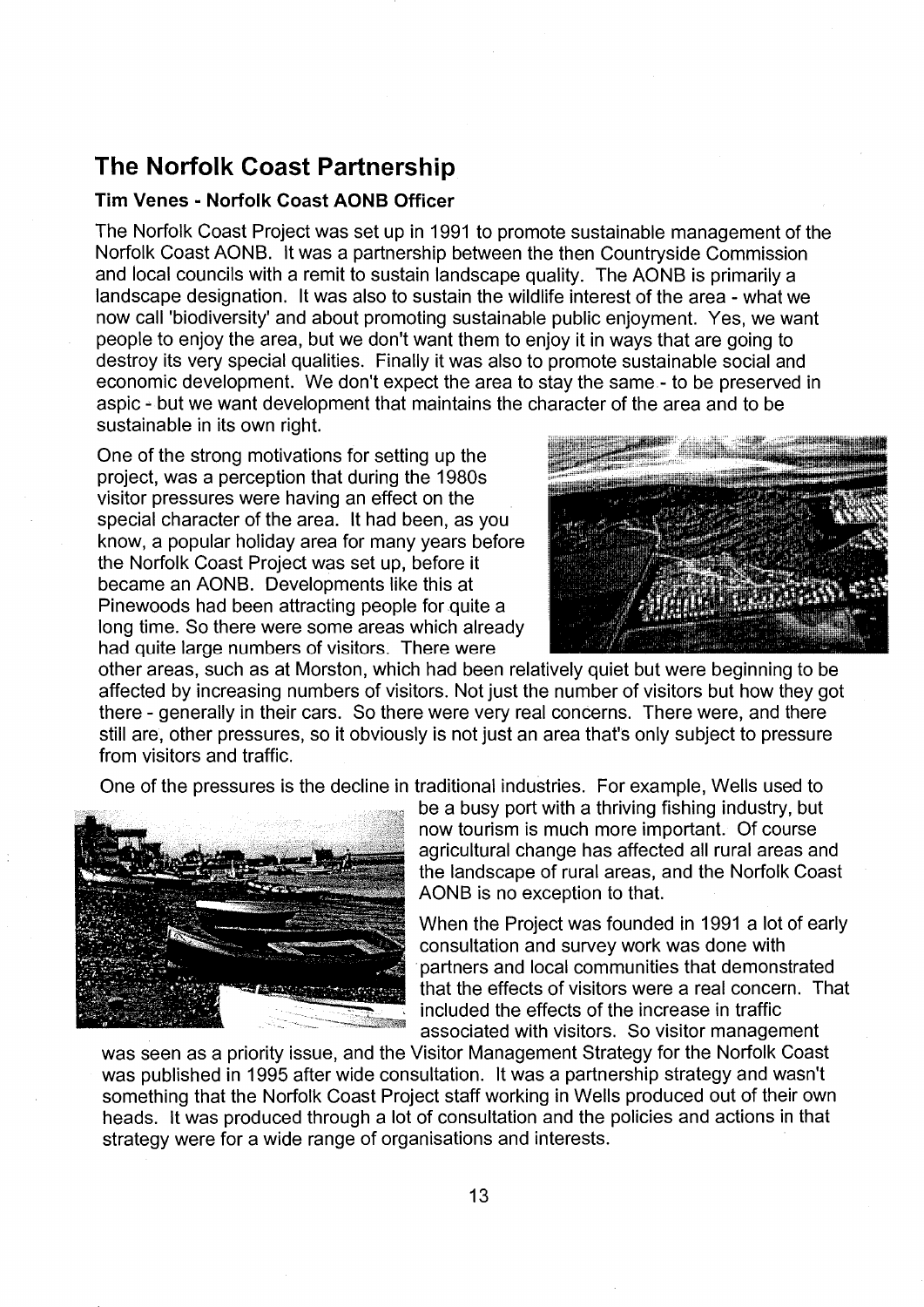

Probably the best-known feature of that strategy was the zoning map,

which tried to zone the AONB in terms of different sensitivities to visitor pressures. It also contains sections on a number of different issues relating to visitors. You can see that there are Local Communities and Local Economy, Landscape and Archaeology, Habitats and Wildlife, Pollution, Information and Interpretation and Recreation. Back in 1995 Traffic and Transport was already an important section within the strategy.

Within the Traffic and Transport section there were policies on improving public transport. That gave rise to the Coastliner bus service, as it was then - now called the CoastHopper from this year - before the arrival of any transport strategy.

Another area of concern was car parking, especially north of the Coast Road. This is parking on the quay at Blakeney, as I'm sure many of you will recognise.

There were also policies covering highway management, particularly the engineering response to increases in traffic, increases in signage to try and direct the traffic more effectively, highway furniture - the kerbing, bollards and so on. Policies on infrastructure, how verges were managed (putting kerbs on rural



verges and changing the character of those roads). All these are knock-on effects of the engineering response to increased traffic.

There was also a recreation section, which looked at trying to promote other forms of transport for visitors using the area, for example cycling. That gave rise to the development of the Norfolk Coast Cycleway, straight from the Visitor Management Strategy.

Once again that was before the Norfolk Coast Transport Strategy came into being so there was quite a bit of progress made on doing something about increasing levels of traffic and the effects of traffic from quite early on in the Visitor Management Strategy. Probably the most important policy in this section of the Visitor Management Strategy was to develop and implement a traffic management and transportation study to achieve sensitive management of visitor traffic. It was recognised as an important issue, and one that needed quite a bit more thought, even at that stage.

Sometimes the policies you write in strategies actually happen! In this case it did and particularly with the help of support from Ingrid Floering Blackman, we got Norfolk County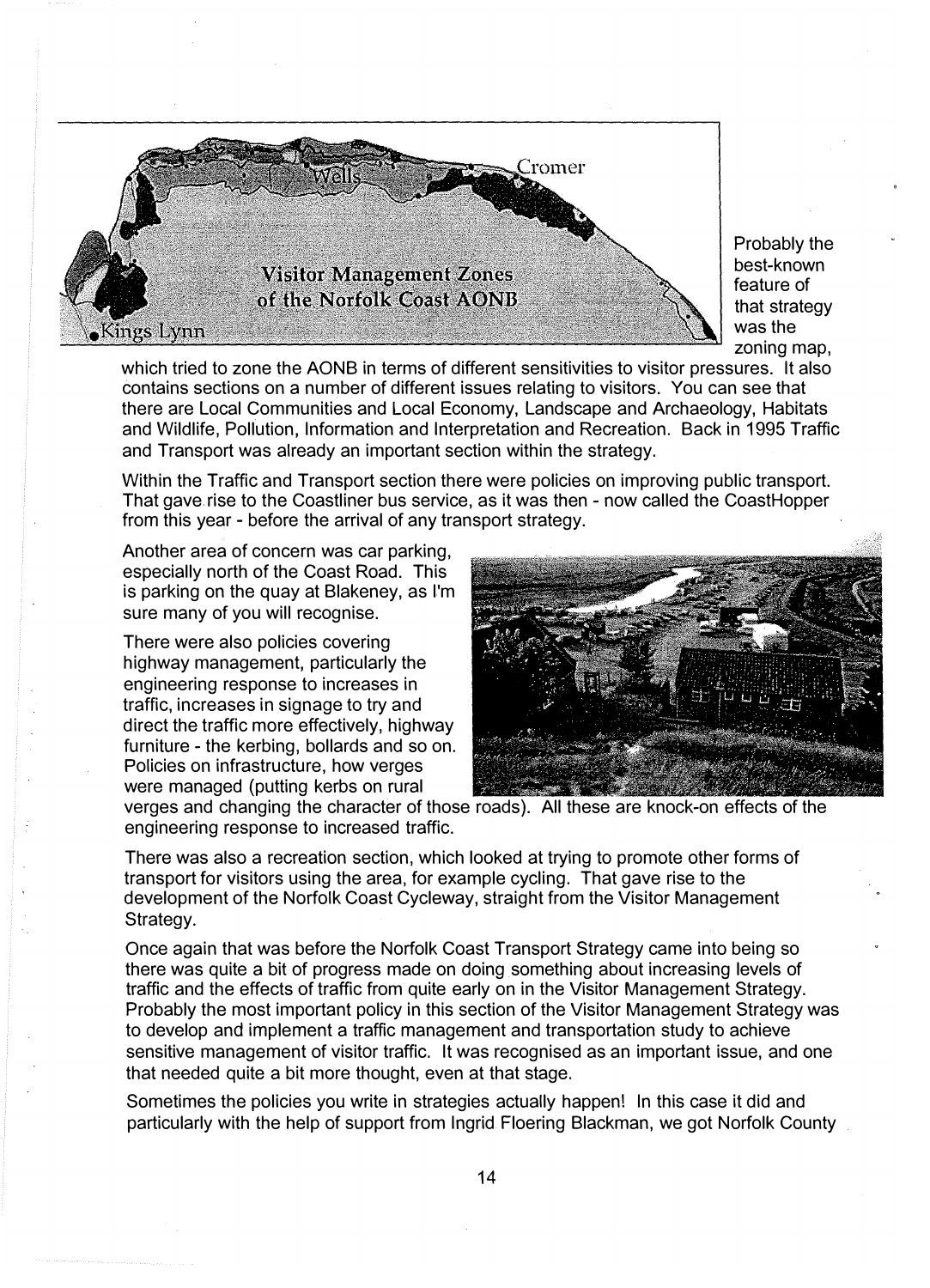Council to agree to the development of a transport strategy. We put up the money



because we felt it was important that the County Council, as the Highway Authority, was the body to develop and implement this strategy, and not the Norfolk Coast Partnership.

The strategy was actually developed in parallel with the Norfolk Coast AONB Management Strategy. Working with Gavin Smith at Norfolk County Council, we developed an AONB Management Strategy looking at landscape and the wider issues in the AONB in parallel with a Norfolk Coast Transport Strategy. We did this through something we called the 'Land and Life Initiative'. It was based on questionnaires which were distributed throughout the AONB in 1997 - not very detailed questionnaires, but they started giving us an idea about what people

thought about issues. The return date for these was June 1997 - we got one back this month, about two weeks ago actually, from Leicestershire! So people are still interested. Unfortunately we couldn't incorporate that into the study, but it's nice to know people out there still care!

There were also workshops and public meetings and we drew on previous work to feed into the process. It was obvious throughout the process that traffic and transport was still an important issue. We got more responses on those than on more general issues relating to landscape and other things for the AONB.

The Norfolk Coast Transport Strategy built on and expanded ideas and policies from the Visitor Management Strategy, particularly including more consideration of residents' needs. The policy in the Visitor Management Strategy said 'a study to address visitor traffic issues'. The Transport Strategy goes further than that as it looks more at social inclusion and residents' needs rather than just visitors. It is a more holistic strategy than what was envisaged in the Visitor Management Strategy.

The AONB staff were obviously closely involved in the development, and we still are, but I'll repeat that the Norfolk Coast Transport Strategy is the Norfolk County Council's

strategy, as the Highway Authority. It was adopted by Norfolk County Council as their policy after development and is managed by them, with involvement of other partners including us, the AONB staff and the District Councils.

I hope a simple diagram may help to clarify the relationship between the different strategies, because I know there's some confusion. We're very good at producing strategies round here but it's sometimes difficult to understand the relationship between them.

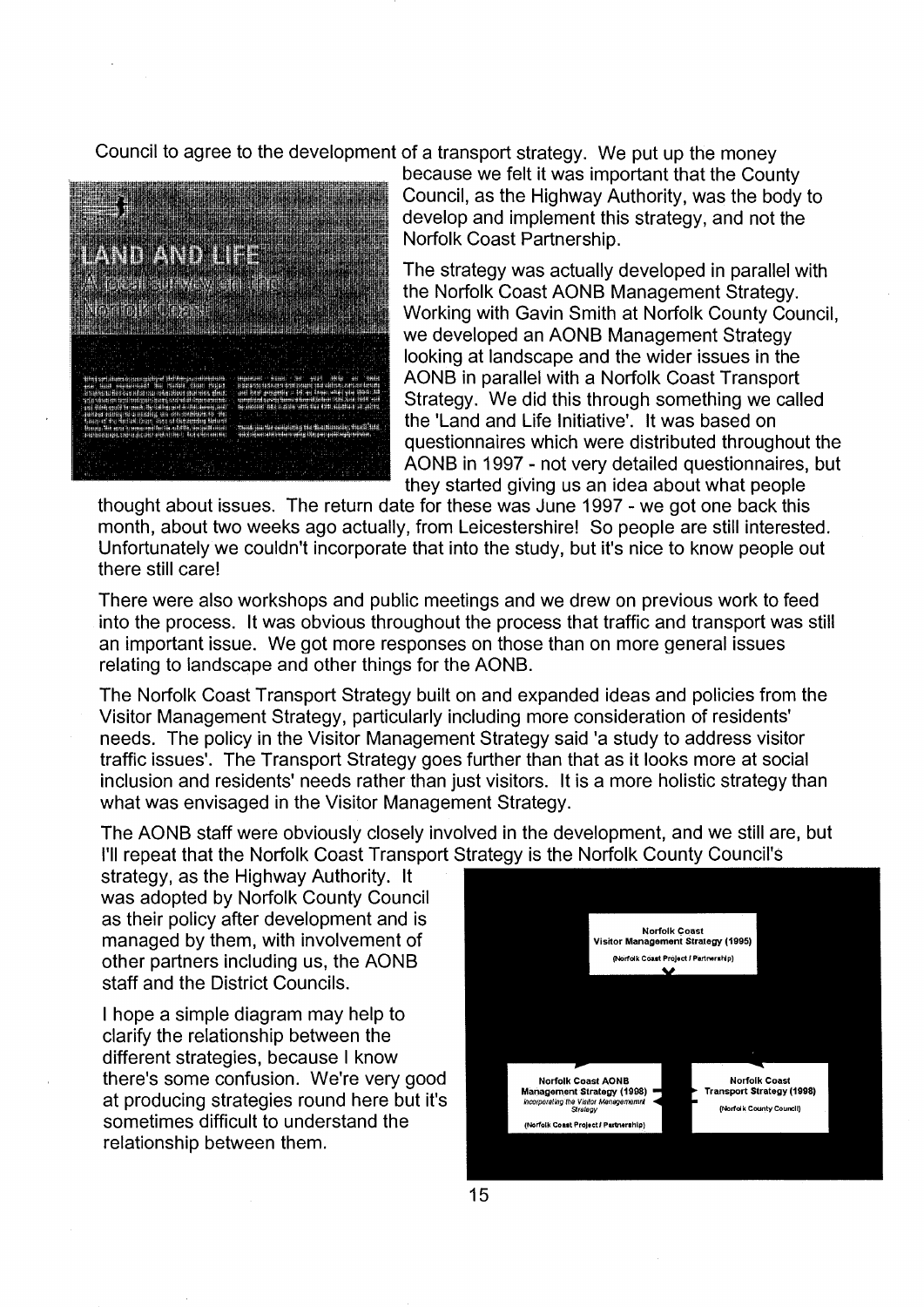There's the Norfolk Coast Visitor Management Strategy at the top; that was the first thing to be developed. Looking down to the bottom left, that AONB Management Strategy which I worked on when I arrived was actually developed around and incorporated the Visitor Management Strategy, and that was endorsed by a very wide range of organisations, but it's not a statutory plan in any way.

The Norfolk Coast Transport Strategy on the bottom right arose from and built on the Traffic and Transport section of the Visitor Management Strategy, but it goes quite a lot further, and it's a Norfolk County Council policy document, an adopted policy.

Those two strategies at the bottom - the Management Strategy for the AONB and the Norfolk Coast Transport Strategy - are still closely linked, but they're independent documents. They're consistent, we hope, because they're both dealing with the AONB but they do have separate development and review mechanisms now. The AONB Management Plan is to be reviewed as part of the recent legislation contained in the Countryside and Rights of Way Act. The local authority now has a statutory obligation to produce and implement an AONB management plan. The Transport Strategy will be reviewed over the next couple of years.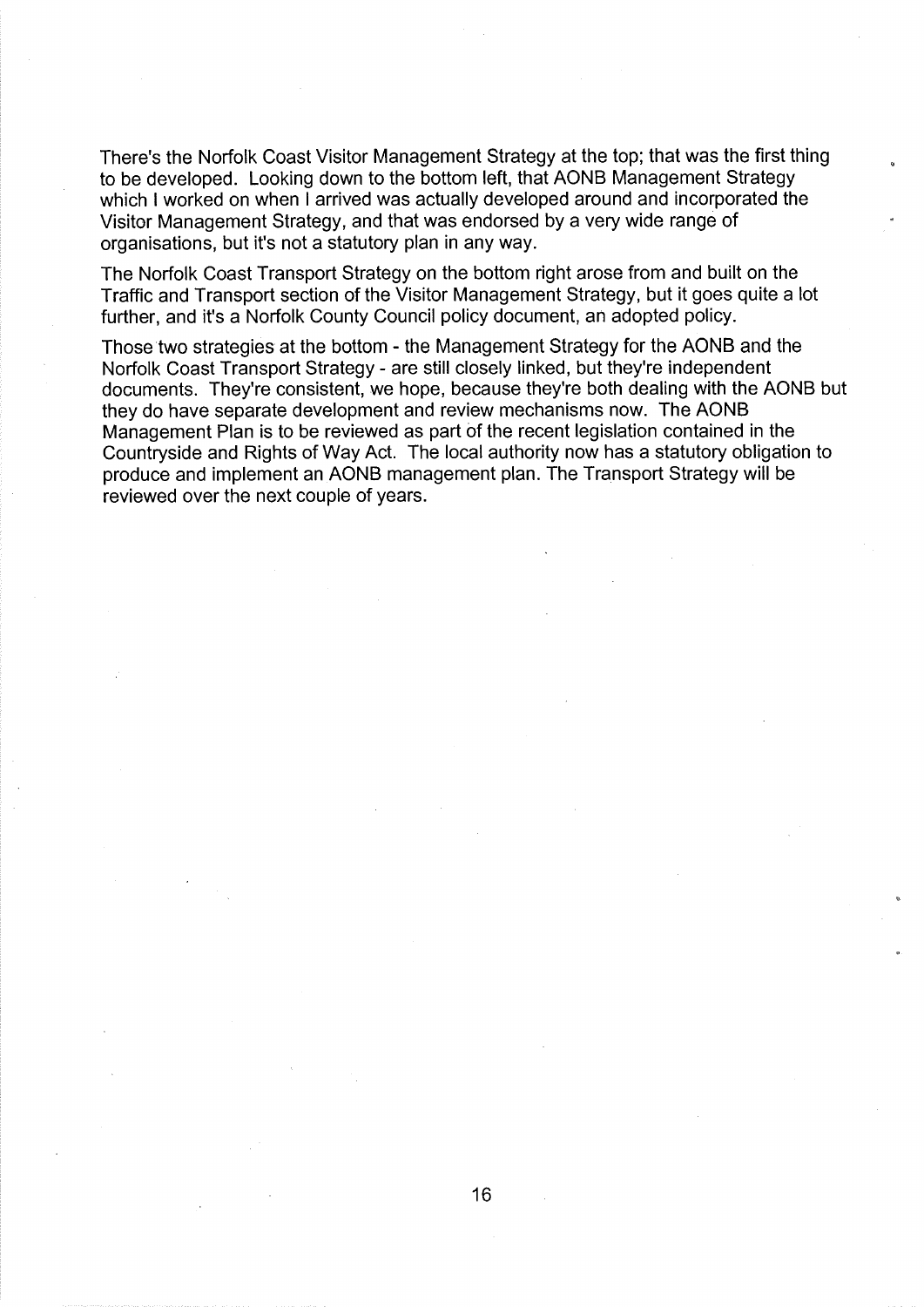# The Norfolk Coast Transport Strategy

## Anna Graves - Project Engineer - Norfolk County Council

Anna has worked for Norfolk County Council for twelve years now and her career path has taken her through traffic surveys and modelling (that's traffic modelling, by the way!), traffic management and, more recently, through the development of rural traffic demand management strategies. She leads a team whose focus is to develop feasibility studies and assess strategic transportation projects, both urban and rural, and she's currently on secondment to a project managing a cross-cutting review into services in market towns. She has a BSc Hons in Applied Geography and an MSc in Transportation Planning and Engineering from Leeds University.

My presentation is going to complement a lot of what you've heard and it's also going to question some of the things that perhaps Colin and Ian have said with some facts about



Norfolk Coast Transport Strategy Norfolk County Council



the AONB in Norfolk. I want to reiterate something that Tim said that this is a partnership approach, a partnership strategy, but it is something that the County Council leads on.

Management of the strategy: is by a steering group comprising all the partners that we outlined earlier, the district councils, the Countryside Agency, senior officers from the County Council. There is a project team, to co-ordinate and the implement the different schemes. A number of the project team are here. Jill Fisher - Local Transport Plan and funding

opportunities. Rob Marshall - quiet lanes and also funding initiatives. Paul Sellick - speed management on the coast and car parking. Chris Kutesko - European funding officer.

There are some key themes: it's about balance, about realism, and about trying to balance competing needs.

> Traffic is not just about cars, it's about lorries. people walking, people cycling - it's all ways of travelling, not just cars

- Money Local Transport Plan (LTP)
	-

Norfolk Coast Transport Strategy

- sets out the plan for transportation development over<br>a 5 year period
- NCTS is 1of 6 area strategies within this plan
- 2000/2001 £381,000 allocated to NCTS
- Other sources
- European/Grants

... and aeroplanes, and railways, and ships - it's about everything. Residents also mean people who have lived here all their lives and people who have only lived here six months - 'residents' includes everybody, and all sections, whether young or old.

Why is traffic and transport such a popular issue? My

theory is that it's something that affects us every day of our lives. Unlike social services or perhaps education services that the County Council provide, transport and how you travel affects you every single day. Everybody, in some way or other, is a traffic engineer. They all have formed their own views and they all have their own individual solutions developed.

Norfolk Coast Transport Strategy

#### **Aims and Objectives**

to identify a realistic and sustainable approach to the future management of the traffic in the Norfolk Coast AONB which benefits the environment and local residents and meets the needs fourism and other businesses

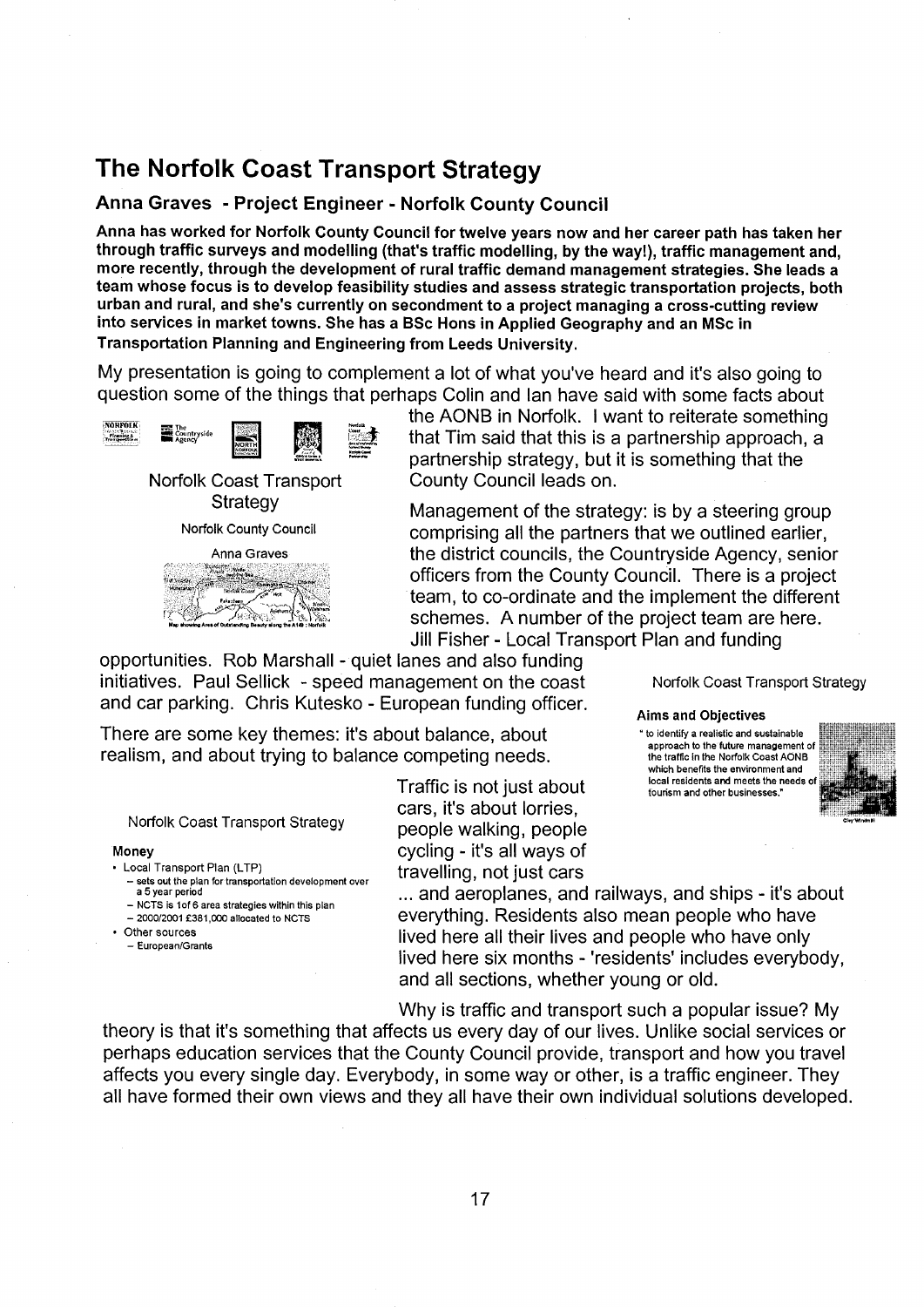The Norfolk Coast Transport Strategy is just one of six area strategies within the Local Transport Plan. In the current financial year 2000-2001 there is £381,000 allocated to schemes in the Norfolk Coast Transport Strategy, and can I just say that this figure is higher than any previous year and is a significant advantage to that strategy.

The strategy has its basis in environmental protection and balancing needs. If an individual scheme was to compete with another scheme in the rest of the county, it probably wouldn't draw down any funding. When trying to programme a scheme and trying to allocate funding to it, we look at things such as accidents, volume of traffic, infrastructure damage, inadequacies, future growth and demand, and local community concerns. Yes, community concerns has been a very important issue for the strategy, but the other elements, other parts of the county, would compete very much higher than in the area that we're talking about within the AONB. However because we have an integrated strategy, we've also been very successful in drawing down funding from other agencies, not just through our LTP process, significantly through the Countryside Agency for our quiet lanes, but more recently from Europe. We've done large parking surveys and feasibility work up on the coast, in part -50% - funded from the EU. So having the strategy, with targets and a management structure, has benefited the area.

Norfolk Coast Transport Strategy

**Perceptions:** 

- A common view \* there is an increasing amount of traffic along the coast and too many lorries."
- 
- Facts
- > 1% growth in all traffic between 1997 and 2000
- > Visitor numbers have remained
- 1-2% of traffic along coast road are lorries

Somebody's already said there's too many lorries on the A149 and there's increasing amounts of traffic. The facts are for the A149 there has been a 1% growth between 1997 and 2000. You may think that that is high, but if you compare it to other 'A' roads in the county that have seen increases of over 8%, that is not a significant increase.

Visitor numbers to the AONB have remained constant, the numbers of lorries going along the A149 is between 1% to 2% of the traffic. Other 'A'

roads within the county can carry in excess of 18% of their traffic being heavy lorries. It's more likely that the lorries on the A149 are delivering to local pubs or serving local agriculture.

During the average day on the A149, you've got about 2000 vehicles travelling in a 24-

hour period. For an 'A' road, again, that is very low. If you think about the A1151 through Wroxham, that takes 20,000 vehicles. What I'm saying is that within the context of schemes competing for funding, on purely traffic grounds the schemes in the AONB would find it difficult to compete.

Another perception: cycling is not encouraged or provided for within the AONB. There are 356 miles of cycleway within the strategy area that are signed and promoted. It's not directly on the A149 coast road but

mainly on inland routes. Cycle hire outlet numbers are growing and cycle parking locations for secure parking is also growing.

Norfolk Coast Transport Strategy

## Perceptions:

numerous location

#### A common view

- eycling is under provided and not encouraged within the AONB as a realistic alternative," Facts
- 
- 



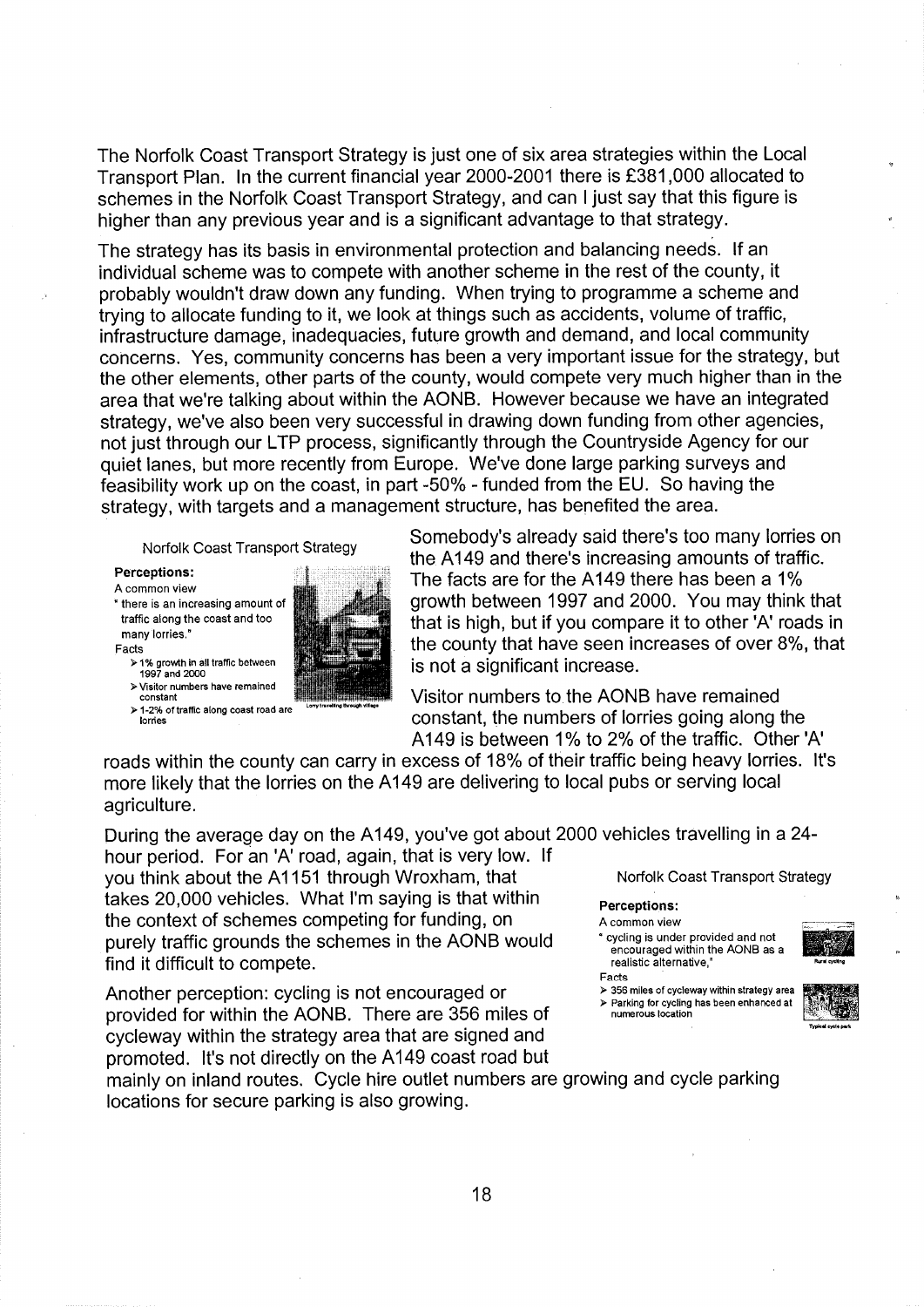The facts are that along the coast there is an hourly service in both directions during the peak periods. In the off-peak season you have a two-hourly service. The CoastHopper is the spine of the public transport service. Between 1999 and 2001 patronage has more than doubled - it's gone from 1500 to nearly 4000 in a day

Norfolk Coast Transport Strategy

**Perceptions:** 

Facts

A common view " there are no buses"



> Hourly service in both directions (peak)

> 2 hourly service in both directions (off-peak)

> Patronage increased from 1587(1999) to 3767(2001)

The European work not only looked at parking but also did quite a lot of bus survey work during the summer. People who actually sat on the bus thought it was a convenient service, and it was reliable and it was friendly. What the surveys did show is that very few people knew about the service. So this again comes back to the issue of having suitable data and being able to use it the development of schemes is very important.

What that slide is

supposed to be showing you is of some cars harassing cyclists through Burnham Market when I happened to be watching.

We have done quite a lot of speed management work along the coast, not based on accident criteria or traffic flows but based on environmental protection. Titchwell has got a 40mph speed limit, which we did not reduce. We have tried to make compliance with the 40mph better. So if you look at the August 1999 figure, they're well over the

Norfolk Coast Transport Strategy

### Perceptions:

A common view

"The speed of traffic through the villages is unacceptable and continues to get worse.'



Norfolk Coast Transport Strategy

#### **Speed Measurements**

| Titchwell<br>40mph | East<br>West | Aug 1999<br>45.2<br>45.9 | Aug 2001<br>38.9<br>42.4 |
|--------------------|--------------|--------------------------|--------------------------|
| Holme              | East         | 39.7                     | 32.7                     |
| 40 to 30mph West   |              | 44.6                     | 39.3                     |
| Morston            | East         | 29.4                     | 27.3                     |
| 30mph              | West         | 29.4                     | 28.0                     |

All speeds in mile per hour for 85% of traffic

speed limit; if you look at the August 2001 figure, they're coming more in line with the speed limit. At Holme, we reduced the speed limit from 40 to 30. We still haven't got compliance with the 30 limit but it is below the 40 and has reduced. At Morston, we enhanced the 30 in that we put some gateways up, made the speed limit more obvious, and we had a 30mph compliance; we've actually reduced it slightly. These are the facts. This is for 85% of the traffic that's travelling through.

This is for the A149 between

Hunstanton and Cromer where damage-only accidents aren't recorded. These figures are where people have been injured seriously, slightly or, in the worst case, fatally. There are no accident cluster sites along this section of road. There are 65 cluster sites within the county and one of those sites has had nearly 30 accidents in the last three years. An accident cluster site is where you get more than five personal injury accidents in a threeNorfolk Coast Transport Strategy

| <b>Accidents</b><br>× |     |     |     |     |     |     |  |  |  |
|-----------------------|-----|-----|-----|-----|-----|-----|--|--|--|
|                       | '96 | '97 | '98 | '99 | 'በ0 | '01 |  |  |  |
| Slight                | 16  | 20  | 20  | 27  | 15  | 15  |  |  |  |
| Serious               | 4   | 5   | 5   | з   | Δ   | 5   |  |  |  |
| Fatal                 | 1   | 1   | 1   | o   |     | 0   |  |  |  |
|                       |     |     |     |     |     |     |  |  |  |

('01 up to 31/8/01)

year period. So we can see that in terms of accidents and accident issues and patterns of accidents, the A149 fortunately lags behind the rest of the county.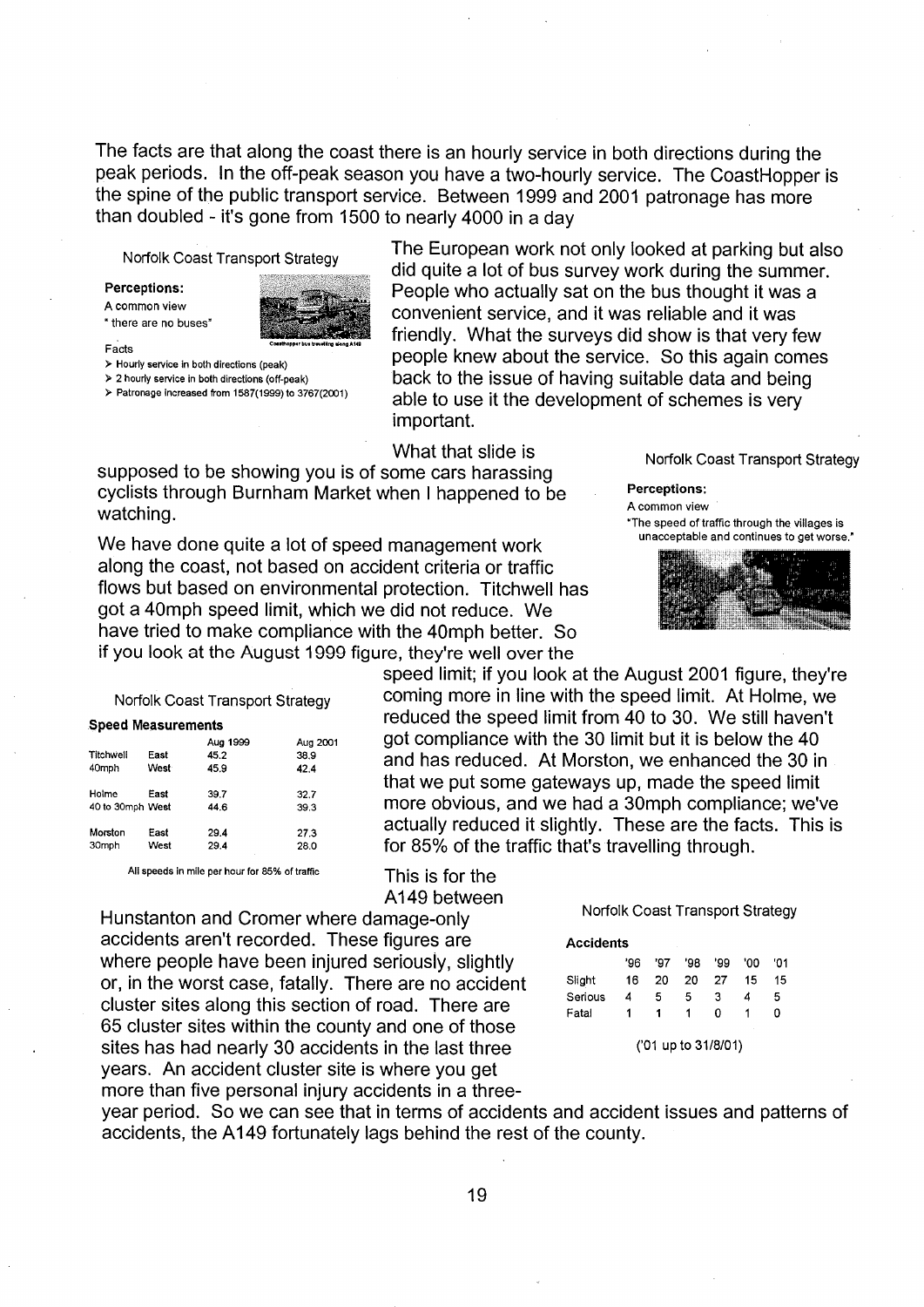There are 17 policies within the Norfolk Coast Transport Strategy and within each of those policies we have either carried out some feasibility work, some consultation work, or we've actually implemented on the ground.

The first one, the Norfolk Coast Cycleway was already being developed before the strategy was in place, but more work has been carried out. It's been relaunched, there are new leaflets, new maps and an extension from Cromer to Gt. Yarmouth. There are also Loops and Links, which connect into the main cycleway network and pull in places of interest and tourist routes.

We are the only county where Quiet Lanes has been up and running for nearly a year. The Kent scheme has only just been completed. The local scheme wouldn't have

Norfolk Coast Transport Strategy

**Implementation to Date** 

Norfolk Coast Cycleway Loops and Links (circular routes)

Quiet Lanes



happened without the Norfolk Coast Transport Strategy. There's a lot of ongoing work in terms of monitoring, speed reduction changes, volume changes and community perceptions.

We've looked at all the villages along the length of the A149 and, in consultation, have set up a series of proposals, whether to enhance the existing speed limit by trying to make it work better through the introduction of either flashing signs or gateways. In some cases we have reduced the speed limits from

40mph to 30mph where we think we will get compliance with those speed limits and police support. In other cases, such as in Cley, we are going to be introducing a 20mph limit similar to the one in Stiffkey. Our next phase of the speed management work would be to look at the inter-village sections, their speed limits and speed management.

I'm just going to make a plea for road signs. Road signs are there to give all users, drivers and others, information. They're there for road safety purposes. They are there to warn drivers of hazards, and others, and they are also there to give you orders, i.e. you should be driving at 30 or less. They have a very clear function in giving this information out. I think as a highway authority we are working very hard to reduce the size and the impact of this signing and clutter. We do work within national regulations and as the Highway Authority we have to abide by these. That doesn't mean that we can't challenge the way that we sign and, believe me, we do enter into a lot of heated discussion with DLTR as to how we can change the signing. The Quiet Lanes sign is an example of that - I think five or so years ago we would never have got that type of signing through.

We have carried out a signs audit between Hunstanton and Cromer. We now have a record of every single sign along the A149. There are quite a lot. If you introduce a speed limit, which we're about to do in Holkham, they're going to be getting an increase of around 10 to 15 signs, which will counterbalance the 20 signs we've just removed from Holme by reducing their speed limit. I think we need to do some work here in terms of speed limit signing and repeater signs.

Over the last year we've amassed a huge amount of information about parking. This year we're about to look at Burnham Market and Blakeney. Parking is the key to any transport strategy and it's probably the most difficult thing to sort out.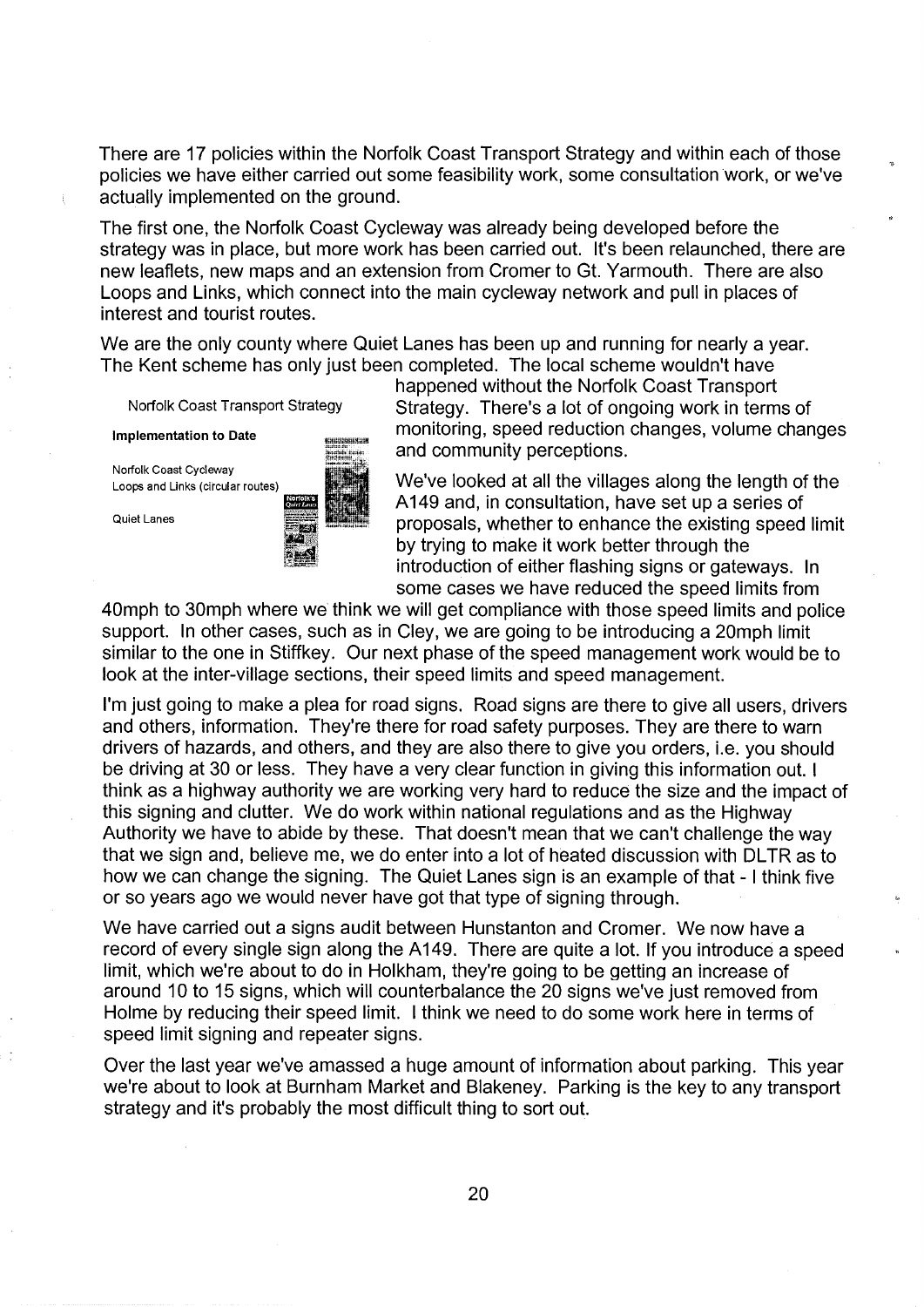There are an estimated 15,000 designated car parking spaces within the Hunstanton to Cromer route. On the August Bank Holiday 2000, which was a sunny day, only half of the 15,000 spaces were actually used. So the AONB has still got a huge capacity to absorb a parked car and increasing traffic and visitors.

What that survey work did show is that a number of locations are particularly oversubscribed, particularly Wells and Burnham Market. There are a huge number of different operators and any parking solution is going to need a very strong partnership approach. This needs more work, and we're currently trying to sort

out a way of how we can take this forward.

The CoastHopper bus service has recently been relaunched. It is one of the few subsidised services in the county. One of the targets is to make it commercially viable. There are a number of ways that the Public Transport Unit are trying to achieve this and one way is to expand the timetable to accommodate the journey to work trip. We highlighted from our summer work that very few people know about the service. They Norfolk Coast Transport Strategy

**Implementation to Date** 

Public Transport improvements



have the perception that it just appears every once in a while. That isn't the fact. So we need to look at information at bus stops, but also information generally.

We are working towards full accessibility on the public transport system. The bus stops are now disabled access-friendly. Unfortunately the buses aren't at the moment but by 2015 we're hoping the two things will combine together. We are also working towards integration with car parking. At one of the largest car park areas at Hunstanton on the cliff-top you can park your car there and get on the bus and travel along the rest of the

Norfolk Coast Transport Strategy

**Future Developments** > Target setting/updating of the strategy > Continued development of schemes. > Quiet Lanes<br>> Speed Management > Coasthopper  $\triangleright$  Parking (subject to continue funding through LTP programme) > Other Sources of funding : European and national

coast area by bus. Not many people are doing that because they don't know it's there. There's always room for improvement. It is a highly regarded service by those who use it, and one of the public transport people said to me: 'Use it or lose it! It won't get subsidised for ever.'

Future developments: we are working on the strategy in terms of setting some clear targets and updating the strategy. Over a period of time, any policy becomes perhaps a little tired or out of date; for instance, quiet lanes within the strategy talks about giving priority to

non-car users. Well, that isn't how quiet lanes has developed, so the strategy is somewhat out of date. Of course there's the continued development on schemes - quiet lanes, speed management - and the continued development of the public transport, but this is all subject to funding. It's all subject to what happens to the Local Transport Plan, but also to how successful we are in drawing down funding from either Europe or other national pots. We can't do anything without the money.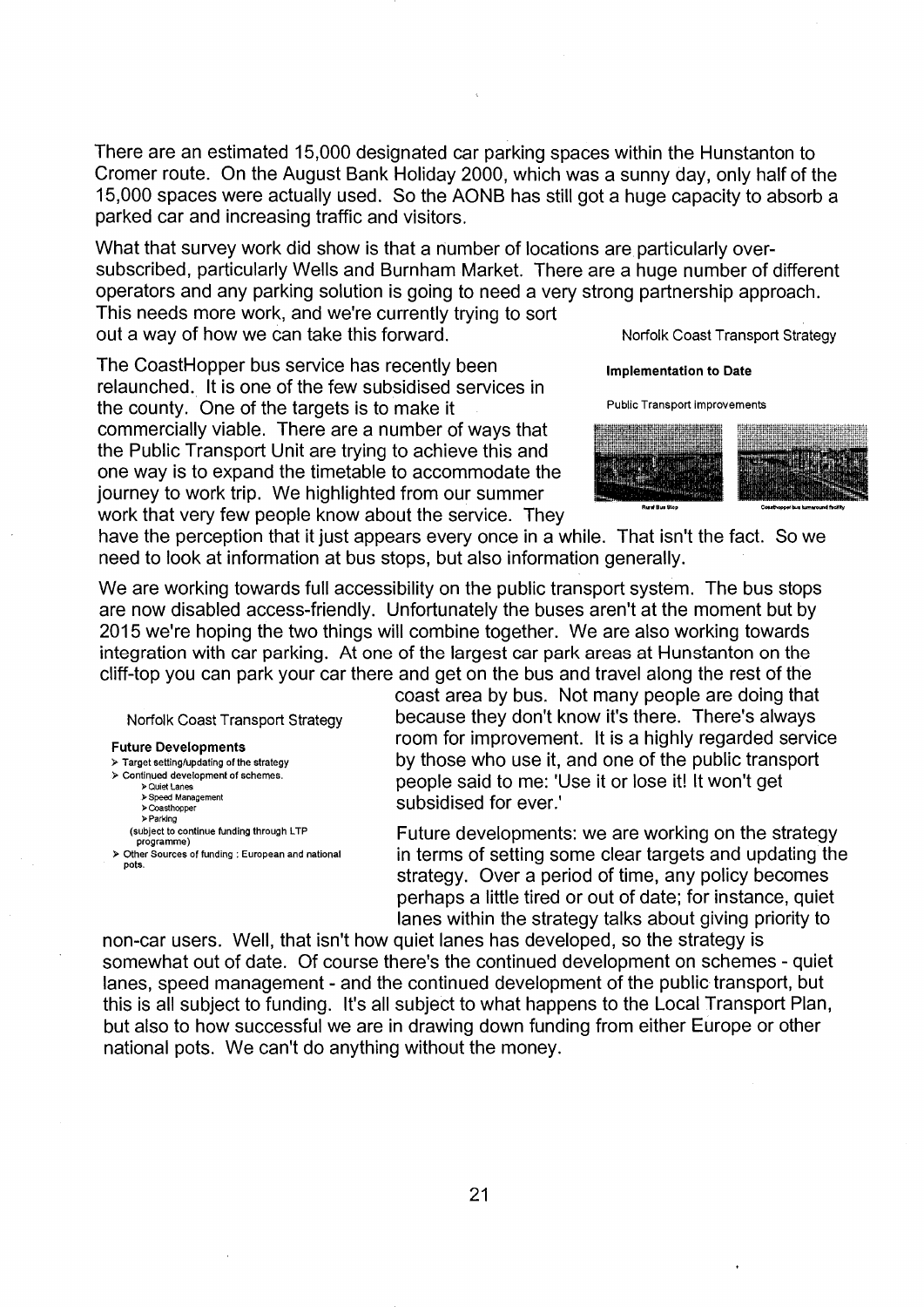# Question and Answer Session 2

## Tim Venes - Anna Graves presentations

Robert Stevens - National Farmers Union: I walked past the bus at Weybourne with queues of potential users who do not know when the next bus will be coming? The timetable to tell you is out of date.

AG: Unfortunately it changed a few days ago.

TV: We will note that and take it back to the Passenger Transport Unit. I think we all realise that if we're going to encourage people to use the bus they've got to have a good experience with it. It's got to be convenient, it's got to run on time, it's got to do what they want, and having timetables out of date doesn't fulfil those criteria. If we take the trouble to get somebody to try a bus for the first time and it doesn't work then they're not going to try it again.

CS: Lancashire County Council are pioneering a marvellous new bus stop system, powered by wind or solar power, that will tell you when the next bus is due and if that bus is running late it will automatically say that the bus is going to be five or ten minutes late. The scheme is on trial in the Lake District this month. It's very cheap to and if the scheme works it would be great to have it in the LTP.

TV: What's the approximate cost of that, Colin?

CS: Well, it still isn't worked out how much cheaper it will be, but it's tens of thousands rather than hundreds. It's the kind of thing that's affordable within the LTP.

Dennis Strange - Blakeney: I was very interested in the figures you gave for the traffic increase as 1%. May I suggest that the big increase is the difference between summer and winter? You will find, I think, that the summer increase is considerably greater than 1%. The second question I would like to mention is that you're using Blakeney as one of the parking areas you're investigating. May I suggest that you consult closely with the parish council on this as we can probably save you a lot of wasted time bringing you up to date on our views? For example, one of the biggest problems is what's the point in having signs saying 20 minutes when no one's ever there to enforce it? We put notices on the cars concerned and all the individual does is stay there for hours and throw away the piece of paper, causing additional litter.

AG: In answer to your first question  $-$  you're spot on that the difference between a November day and an August day is huge on the A149 and in August there is a 24-hour flow of around 6000 vehicles. Still low, but it's more than double in the summer. It's been dropping over the last few summers. Actually being able to visually assess traffic volume is very difficult, just as it's very difficult to visually assess the speed of a vehicle. It hasn't dropped very much, but it's been teetering around the 4900/5600 figure since 1989. We're getting into quite a lot of detail here, but the saturation flow on the A149 is a lot higher. When we were developing the Norfolk Coast Transport Strategy we were predicting that 2001 would actually oversaturate the Coast Road and it's nowhere near that.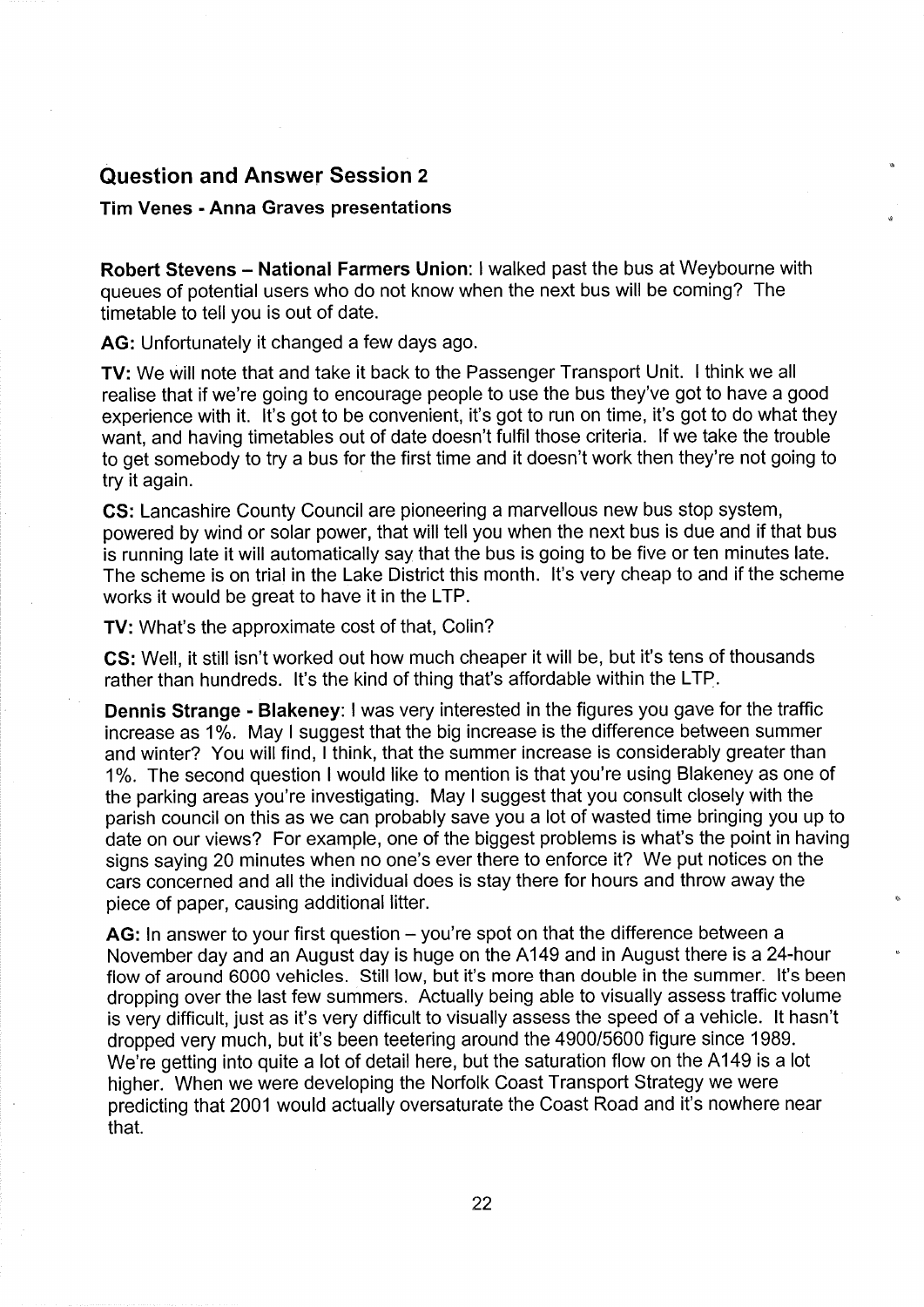Regarding community consultation one of the things the County Council has developed a lot over the last recent history is community consultation. I believe that Blakeney Parish Council will be contacted, and we're hopefully holding a working group within Blakeney for you to outline the things that you've been saying to us, so that we don't have to spend lots of money on survey work.

Bernard Crowe - Parish Representative on Norfolk Coast Partnership: May I ask a general question about your policy on the determination of the levels of parking fees generally throughout the Norfolk Coast. How are you looking at this from the county point of view, how you are liaising with districts, how you are liaising with those who have an interest in running and owning car parks themselves?

AG: Setting parking charges in the car parks along the coast is up to the operator of that car park and I think around 36% of them are district-run. They set the level of parking charge. Other car parks are run by parish councils, private operators, trusts or English Nature. What we have tried to take forward is how we can actually get all those different partners, all those different organisations, to work together to develop a common parking strategy. We've got the information but we haven't yet found a way forward on how we're going to tackle parking.

**Jill Fisher: I think it's a notoriously difficult issue. There is obviously no desire to do** anything which will have a detrimental impact on the local economy, but at the same time if what you're looking at is the way we try to manage car parking demand there has to be some stick-and-carrot approach. At the moment it's an issue which has been raised through the Transport Strategy but not something which has been taken forward in any other way at the moment.

AG: For us to actually take any of these policies forward and develop them as schemes needs money, and at the moment there is very limited allocation to look at the parking on the coast.

Jim Long - NCP Parish Representative: Could Anna tell us what progress has been made in the policy aim to divert traffic from the A149 to the A148? Are there any figures available on that?

AG: Previously someone mentioned route hierarchy, routing of traffic onto main roads. The County Council has a route hierarchy and within that the A148 is one of its principal routes you would expect traffic to be on. The A149, although it's an A road, is the only one where we are going to try and discourage traffic travelling along. The route hierarchy between Hunstanton and Cromer has been applied along half of it, on the Cromer to Wells section, and the other half hasn't. One of the ideas with the route hierarchy, and it's one of the first and second policies in the document, is to actually use the B roads and the A148 to feed up to the coast rather than having the traffic travelling along that. We have got data on what's happening to the B roads and data on the A148.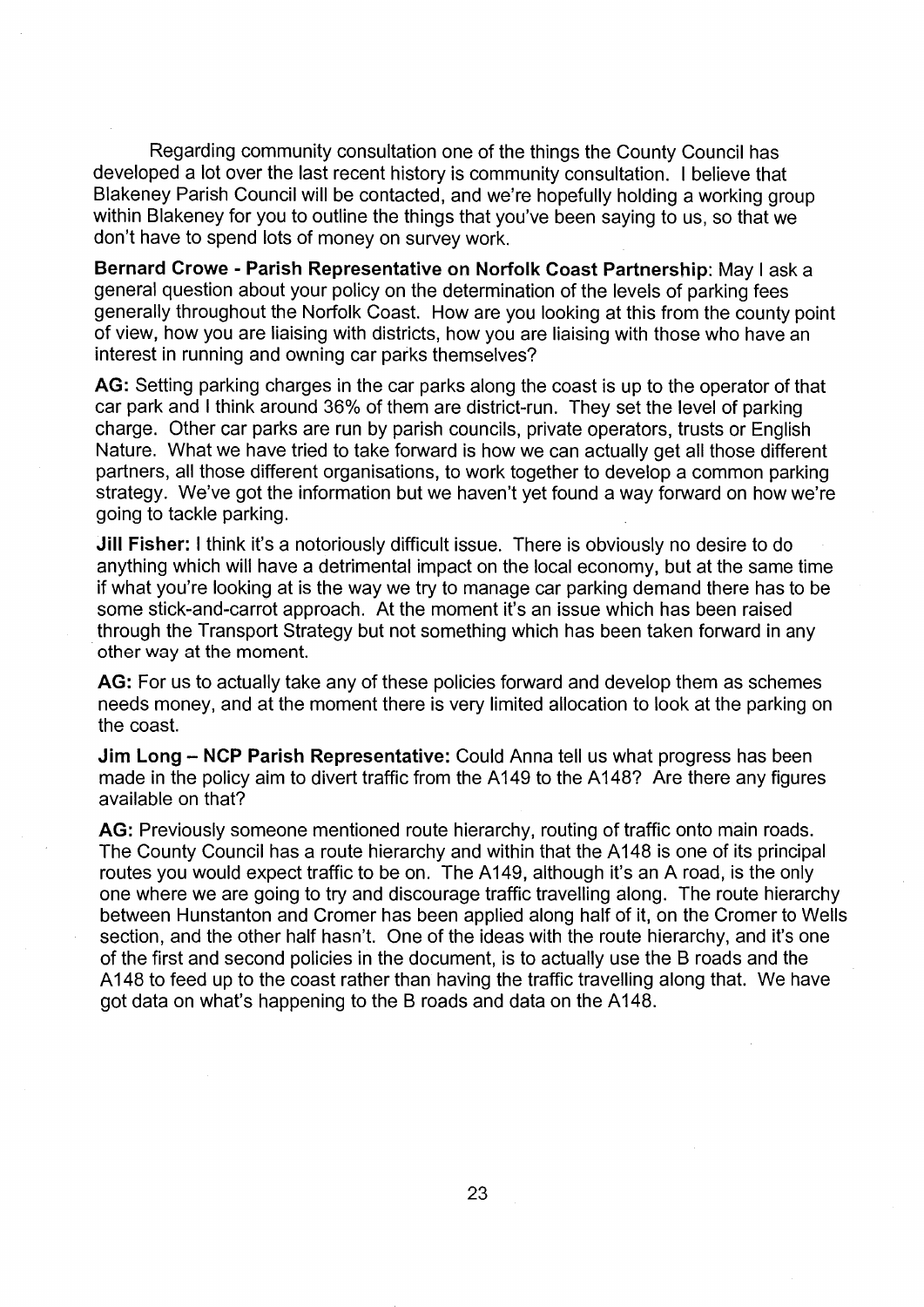Charlie Harrison - North Norfolk Hotel and Guest House Association: I'd like to commend you for the quiet lanes and cycle routes, but is it possible to have the poster for the quiet lanes in bigger format to put in reception areas as well as the smaller ones?

AG: We've got lots of posters for quiet lanes and we've been trying to give them away! Jim Ramshaw was on our implementation group and he has some posters that you are welcome to use.

Local parish council member; It would make a lot of sense if the coastal bus service went down as far as Great Yarmouth and picked up tourists from that area and possibly round to King's Lynn as well to pick up people from that area. Also it's a pity the services aren't frequent, say half-hourly; a lot of people won't drop their car use because people nowadays have become used to instant transportation and getting there quickly without hanging around. Also on the London buses you've got the route on the side of the bus with the frequency which the bus runs. This would seem to be a logical way of publicising this route. The other thing is that it ought to keep going through a greater part of the year with reasonable frequency, because tourists do come, particularly round the Yarmouth area, through the later part of the season.

AG: We'll take those as observations and take them back top the Passenger Transport Unit.

Paul Burall - West Norfolk Borough Councillor: Sometimes it seems that road safety is counter-intuitive – I know there was a study last year that showed that blind junctions are actually the safest. I just wanted to extend that; there's a very tiny lane opposite me, which is quite well used by cars and by horses and for walking on as well. Its safest time is when the verges are actually quite high before they're cut for the first time. I wonder if in lanes like that it's actually better to let the verges grow and not cut them back because the fact that visibility is obstructed does certainly slow the cars down.

AG: It was our brain wave that we were going to let the verges grow. Visually you have the perception that the lane was getting narrower and wasn't suitable for high speed. This was our great idea for reducing maintenance budgets etc. When we actually went to the community consultation stages, what we thought was a great idea got thrown back at us. With these roads being so narrow, if you're walking along there with a child or whatever you need somewhere as a refuge because even if a car stops you need to get out of the way. If you're on a horse you can only canter on soft surfaces so they don't actually exercise the horse on the road, they want to be able to get onto the verge, and to do that they need to be able to see where there's broken glass, where the drainage grips are, so they didn't want the verges leaving to grow. Yes, it was a great idea, but not one that anybody likes, unfortunately!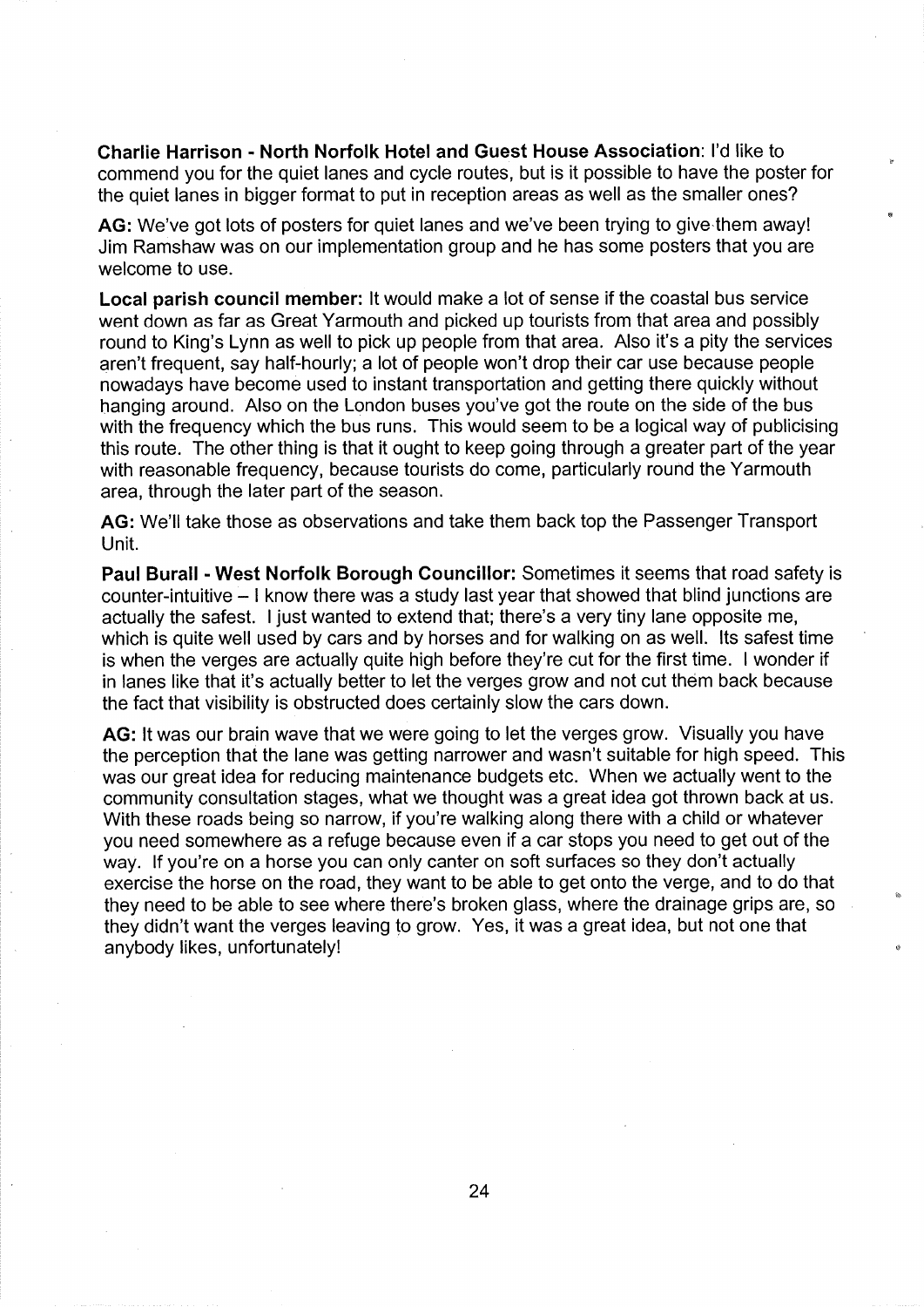# **FORUM SESSION**

## **Colin Speakman - Introduction.**

This is your opportunity to influence the debate, and it's about moving the issues forward. The low traffic growth reported in Norfolk could be viewed as a sign of success! The reason could be of course, all the visitors are catching the CoastHopper bus, they're all cycling, they're all walking the trails, they're all on the quiet roads, and surely if we're actually getting a reduction in traffic on certain main roads this must mean that the strategy is beginning to work and we're seeing results. Let's hope so.

What can we do as individuals, as voluntary organisations, as parish councils, to make a difference? I'd very much like to urge people to look forward to see how we can get it right for the future.

Parish councils have now got £10,000 to spend over the next three years through new money via the Countryside Agency and through the Government, and we should be thinking about how we could find ways of using that money. Two or three parishes can join together to put a big bid in for something exciting, whether it's a taxi scheme or realtime information or a late service for youngsters getting back from the pub or whatever.

Now the Transport Strategy, excellent as it is, is already history. It's already three years old. We should be already thinking about the next edition, building on the success we've already achieved. Part of this session is about just that - what new ideas do we want to see in this document, in the Management Plan, in the Local Transport Plan, in all these other documents? What ideas do we want to get the Norfolk Local Transport Partnership to be looking at?

It's also a chance to look at priorities, to see what we need in terms of further work with traffic, more help for local communities, or things we can do to make sure the visitors don't destroy the area.

Isn't it sad that we're so weighted this evening towards the older generation? Where are the young people? We're not engaging as we should do, and must do, with the younger generation. To what extent young people are missing out on lack of transport opportunity? What it means to them to live in a small village and not have a late bus back from the pub or the club or the cinema for example. What is it going to be like living in Norfolk over the next 20, 30 or 40 years, when sadly quite a few of us sitting here will not be around? It's their future.

The following transcript contains submissions from the floor where the name of the questioner was not audible on the conference tape recording. We apologise for the omission of individual names in such cases.

Henry Cordeaux - North Norfolk District Council: I recently went down to Somerset and traffic calming is everywhere. Do you think there's an advantage in having a blanket cover in the AONB of, say, 40mph, without repeater signs?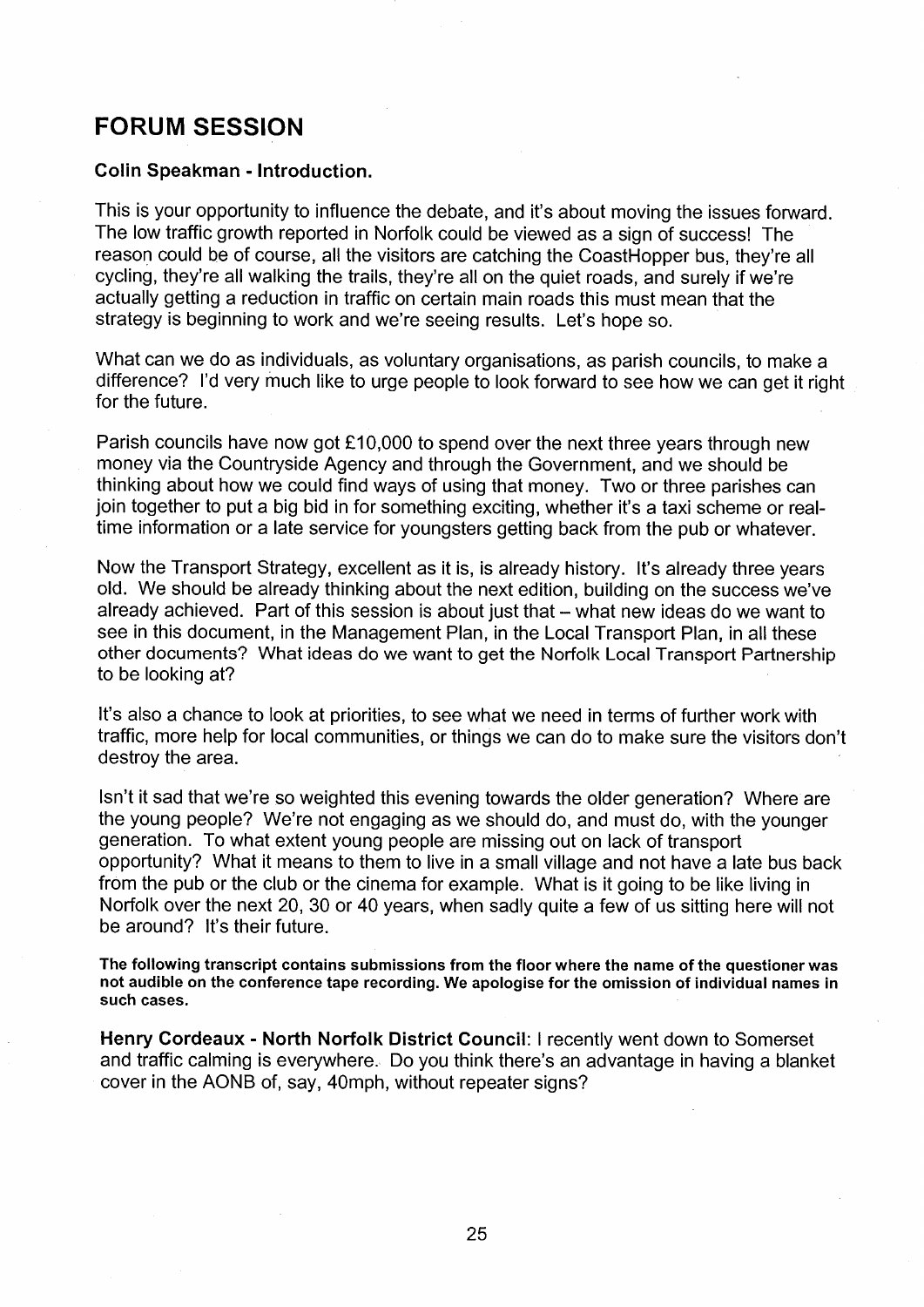Anna Graves: One of the policies in the Norfolk Coast Transport Strategy was to investigate a speed management zone between Hunstanton and Cromer. When we looked at it and did some preliminary consultation within the department and with other organisations – it was felt a more incremental approach was a better and more realistic way forward. Get people who live in the villages to stick to their existing speed limit, get them then to stick to a lower speed limit and then get them to stick to possible lower speed limits between the villages. It's all about the people who live there. They know the road, they know where the potholes are and they know where the bends are. Visitors don't tend to speed. The policy's still there, it hasn't been written out of the strategy document, and work on it is currently underway.

Floor: I was recently down in Liskeard, Cornwall and was trying to use a local free bus. The sustainable tourism officer had persuaded the local caravan sites and local attractions to pool together and run it. It's in their interest to advertise the service. I wondered if this is something that we might look at here. We also have a wonderful train service from Sheringham to Cromer, but if you miss a train at Cromer the bus goes at the same time!

Don Venvell - NNDC: There was no reference in any of the presentations to the work of voluntary associations, which I think, is very important, particularly in the area of social inclusion. I know it's the AONB conference and I do realise the presentations were on that particular area, but in the North Walsham area, which is outside it, we have the Area Community Transport Association. We have a whole range of arrangements there such as a dial-a-ride system and dial-a-medi-ride system, which works through the villages and brings people into the market town. It saves on transport, it unites people, keeps the costs at a reasonable level, and we've now introduced Friday night and Saturday night services. Now, it seems to me that that kind of development centred on the market towns and small towns along the coast could be very helpful. The county council has supported it and I do think that's a very important way forward. I'm particularly concerned with the issue of access to medical services for elderly people, or anyone living in rural villages.

Colin Speakman - I mentioned the Cuckmere Rambler bus but I didn't make the point that it is a Community Transport service. It operates during the day, including one or two late evening services during the week, but at weekends it changes itself to a visitors' bus. The bus collects people from Berwick Station, takes them into the AONB for walking or cycling or just sight-seeing. They can have a pint of Harveys at the local pub with the bus carrying local people as well as visitors. They're finding that they're getting a different clientele beginning to use the bus. Initially it was the elderly people who hadn't got cars, no driving licence, if you like, the disadvantaged. Increasingly they're picking up middleaged, middle-class people with a Volvo parked in the garage, who no longer enjoy driving into Brighton or Eastbourne to do their shopping, and they think it's marvellous!

Anna Graves: Community transport is on our full list of a whole range of ways that public transport is being addressed. There are walking and cycling studies currently under way in North Walsham, market towns that feed into the AONB; there is work going on trying to develop the coast path, the green links etc.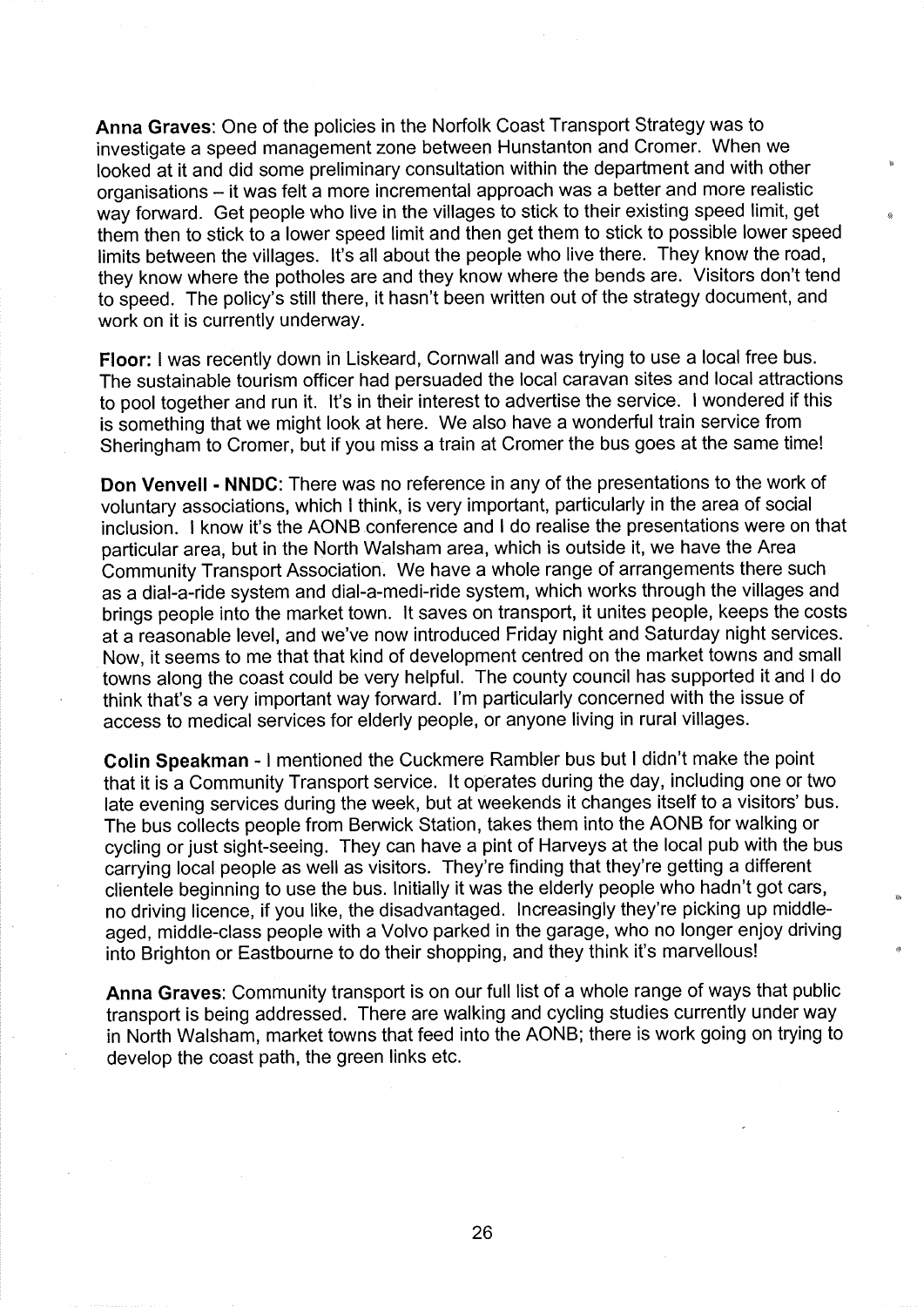Rob Marshall - NCC: Green links is really trying to link the communities along the A149 by modes other than the car. Travelling this way between the communities is fraught with difficulty and most people won't try it. Green Links was an initial idea to investigate ways of perhaps widening the verge or look to place access behind the hedge or using other rights of way to facilitate access between communities and or local attractions

Colin Speakman: Under the Rural White Paper, the Government is promising to review Section 19-Section 22 rules. At the moment if a community transport service charges a fare, you can't pay the driver. If it's a free bus for a group then you can pay the driver. A village bus could provide a service where a commercial service would not be viable. £10,000 from a parish could go a long way towards providing such services if you're using voluntary drivers, but of course at the moment legally you can't charge fares.

Steve Wilde - Blakeney parish magazine: We're interested in event-driven transport. Scheduled bus services are not always the answer. Is it possible to focus transport around events? For example if there's a firework display and everyone's trying to find out how to get there. In other words, to provide a service for people who express an interest in attending a particular event and organising transport for it. Then either through lift-sharing or through taxi firms planning a route to pick up several people – really trying to pull together transport provision in that way. I've got teenage children and I quite often arrange with the parents to bring other children home or vice versa. The advantage in a small community, of course, is that people do tend to know each other, there's an element of trust. I would appreciate feedback on the information the website provides and whether the transport service is useful. Glaven Valley address: www.glavenvalley.co.uk

**Panel - You might like to contact Liz Joyce at Norfolk County Council because she is** looking at this kind of project. With respect to Mr Venvell's comment earlier, I think now is the best time and opportunity we've had in terms of Rural Transport Partnership funding for local communities and its there to be taken advantage of.

Colin Speakman - The fastest growing aspect of modern life is the exponential growth of home computing, something like 20% a year, and particularly it's affecting the young people – young people are able to use and facilitate and handle this kind of information. It might just be worth mentioning the project I've been working on in the Forest of Bowland through the Rural Bus Challenge Fund. The county council there have just put a bid in to get a fleet of four minibuses which will be based in communities and linked to a computer network and with a part-time facilitator in the villages to do the kind of job you're describing. There will be somebody there to match people's travel needs, particularly around local events. Not just the minibuses but taxis, conventional services, lifts or whatever's going, and it's almost like a new kind of industry in rural areas – the transport co-ordinator not stuck at County Hall but actually in the community, so they know exactly what's going on.

Steve Rowland - RSPB and Titchwell resident: Speaking as a Titchwell resident where you can buy a pair of binoculars but you can't buy a pint of milk. If you want to go to the pub in the evening, if you want to walk or cycle to the shop to buy a newspaper, a loaf of bread or a pint of milk you have to travel along the straighter part of the A149 where it's dangerous. We have a lot of visitors leaving the reserve at night when it's dark and there's an accident waiting to happen. I'd like to know what is the progress on the green links initiative, the vision of a network of footpaths and cycle trails, particularly if they're not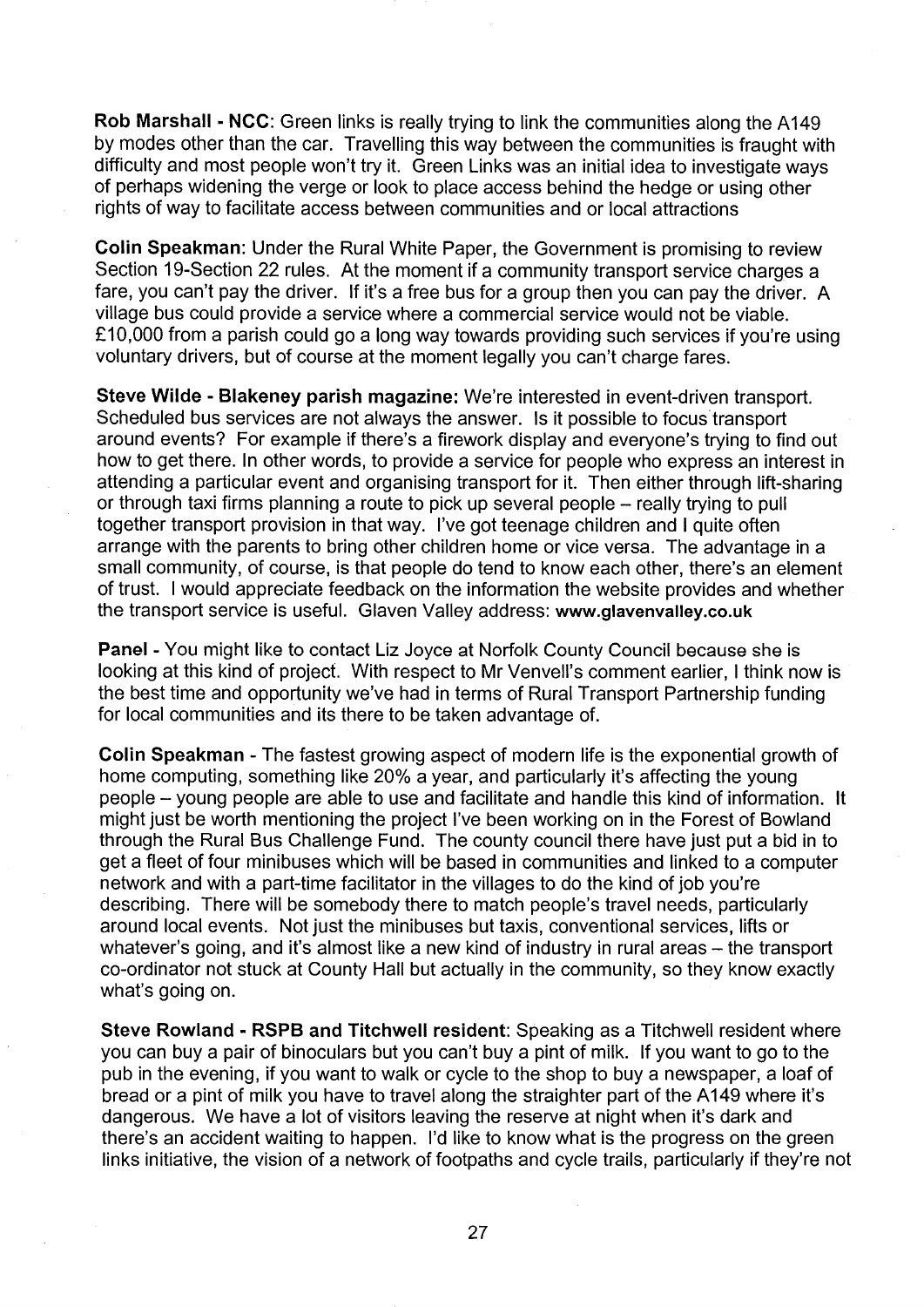just making the roads a bit wider. It's really exciting, it's going to be really useful to get people to do the shorter journeys, to the hotels, the attractions, by bicycle or by foot. How is it progressing and what are the stumbling blocks?

Anna Graves: The stumbling block is money. There is no money for us to develop the green links. It's something we want to do and something that Robert and the people dealing with funding at County Hall are trying to develop further through the Countryside Agency - that's one way forward.

Rob Marshall: Tim Jarvis and I are about to see a representative of the Countryside Agency and this is one of the projects we hope that they'll help us with. I know the RSPB have been very positive about this and have actually put your money where your mouths are. You've said that you will actually chip in to the pot because we do need a study to see what we can and can't do on an individual and strategic level.

Colin Speakman: The Countryside Agency's transport teams may be looking for ways of getting their budget spent, so you have a good chance if you can put a good case to the right officer.

Floor -What is happening with the refurbishment of Norwich and Cromer bus stations?

Anna Graves: In terms of Cromer I think it has been put back and forms part of the regeneration project. It's been recognised that it needs doing and work is going to be done on it. So Cromer hopefully will be sorted.

Jill Fisher: It's universally recognised that we've got a problem at Norwich bus station. It is an issue; there's not an easy solution to it. The planning application is being considered by the City Council and I suspect the situation will run for a bit longer.

Colin Speakman: Could I ask, is there funding in the LTP for it?

Jill Fisher: We have a limited funding, but not for a replacement bus station of several million pounds. We have no funding for that scale of improvement at all.

Rob Young - Planning Officer NNDC: I've recently been involved in organising community transport surveys in some of the market towns in the district, and some of the key concerns, particularly in Wells and Holt, which are within the AONB, were traffic congestion within the towns and insufficient car parking. It's going to be politically unpalatable to seek to reduce car parking in some of these areas and in other areas along the coast. Whilst not all the car parks are full all the time, the perception is that this is the case. I think we shouldn't get to the stage where we're closing down car parks, making them into cycle parks or changing them into bus projects. I think there's been a fear of promoting the coast to visitors because of the impact, and whilst here today we're talking about the AONB, the number of cars nationally is going to continue to rise. We've got to be realistic and expect them to rise locally, but what we should be worrying about is the impact of that increase and maybe promoting alternative forms of transport, alternative things for people to do when they get here as the way forward.

Anna Graves: In terms of parking, Wells was definitely identified as one of the hot-spots for parking - over-subscribed, people circulating round trying to find a parking space. I'd probably agree with you that in a location such as Wells the idea of actually reducing that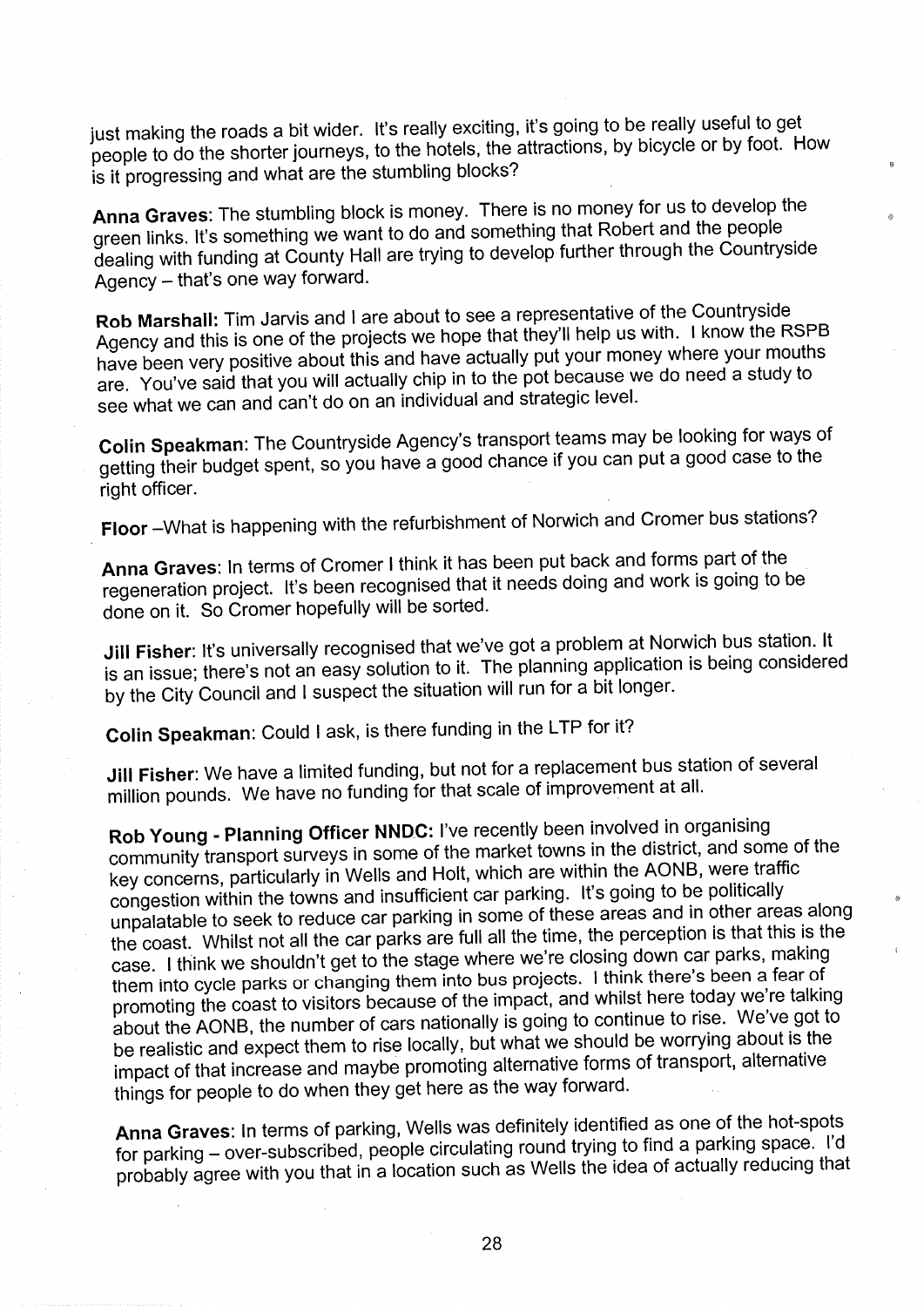parking supply is pie in the sky. It could be that Wells is one of the locations where you could expand parking if you're getting rid of it somewhere else. We're talking hypothetically here, because we haven't developed a parking strategy or a way forward. In terms of promotion of other modes, that is part of the strategy and is done. There's always more that can be done, but we do promote the cycleway - that's in national literature. The Coasthopper is promoted but not as widely promoted, as it should be. Promotion is there, but there is a balance that Tim and I constantly talk about. It is in terms of promoting the area, encouraging more people to arrive, as long as they arrive and travel when they come here in a sustainable way, and striking that balance that is very difficult. Currently in the recent surveys people travel along the coast as day-trippers, actually hopping between the car parks.

Colin Speakman: In the Bavarian Forest National Park when you arrive at the park boundary you see a big sign that says 'National Park' and before you know it you've driven into this large car park. Where you put your money in to get your car park ticket there's a huge map showing all the bus routes, and there are bus timetables, and where the loo is at the bus stop. In a way, they're almost directing people towards a bus, and I think we should do much more in terms of integration. I suspect that not one person in a hundred who parks in the Blakeney car park is aware of the CoastHopper bus.

Anna Graves: The difference with some of the national parks and the Norfolk Coast AONB is that there are hundreds of ways of getting into our AONB on the road network whereas some of the national parks have few entry roads in where it is easier to control. In the Norfolk Coast AONB you can get in from all sorts of B, C, U class roads, all over a 50-mile stretch.

Floor: What kind of effort is being made to publicise quiet lanes outside Norfolk. If you're suddenly faced with a post and a sign, what does it mean? If the sign was included in the Highway Code you would know exactly what a quiet lane is. I used a quiet lane recently and I had to leap for my life when a car came roaring down the lane at 30 or 40 miles an hour. It doesn't seem to be working.

Anna Graves: Are quiet lanes working? It depends on whom you ask. In terms of the signs and the national promotion, it is a pilot scheme. It's a demonstration. That part of Norfolk is being used to see how the concept of quiet lanes could work. On the very early stages of the community consultation one of the key concerns was that because we'd been picked out as being special, unique, and were having this experiment, we'd get hordes of people flooding in to use the quiet lanes from as far away as Hertfordshire. We talked about the promotion of quiet lanes and it has not been promoted outside of the county. We've done some sign monitoring with a set of tourists who haven't been subjected to all the community consultation work to actually see how they interpreted the sign and what they thought it meant. Some of them did have an unsafe interpretation of the sign. Colin is working in the Forest of Boland on developing a quiet lanes network. He probably doesn't know that that sign doesn't work to people who aren't subjected to the community consultation. So I think there's an issue here for the Countryside Agency to actually pull together the experience that's happening. Generally if you know what quiet lanes is about, the sign is interpreted correctly. In terms of it becoming part of the Highway Code, that is something that would be developed from the pilot. It is an authorised traffic sign, not a waymark or any of these sort of things you might hear. It has the same status as a speed limit sign, so it would become part of the Highway Code if the concept is approved.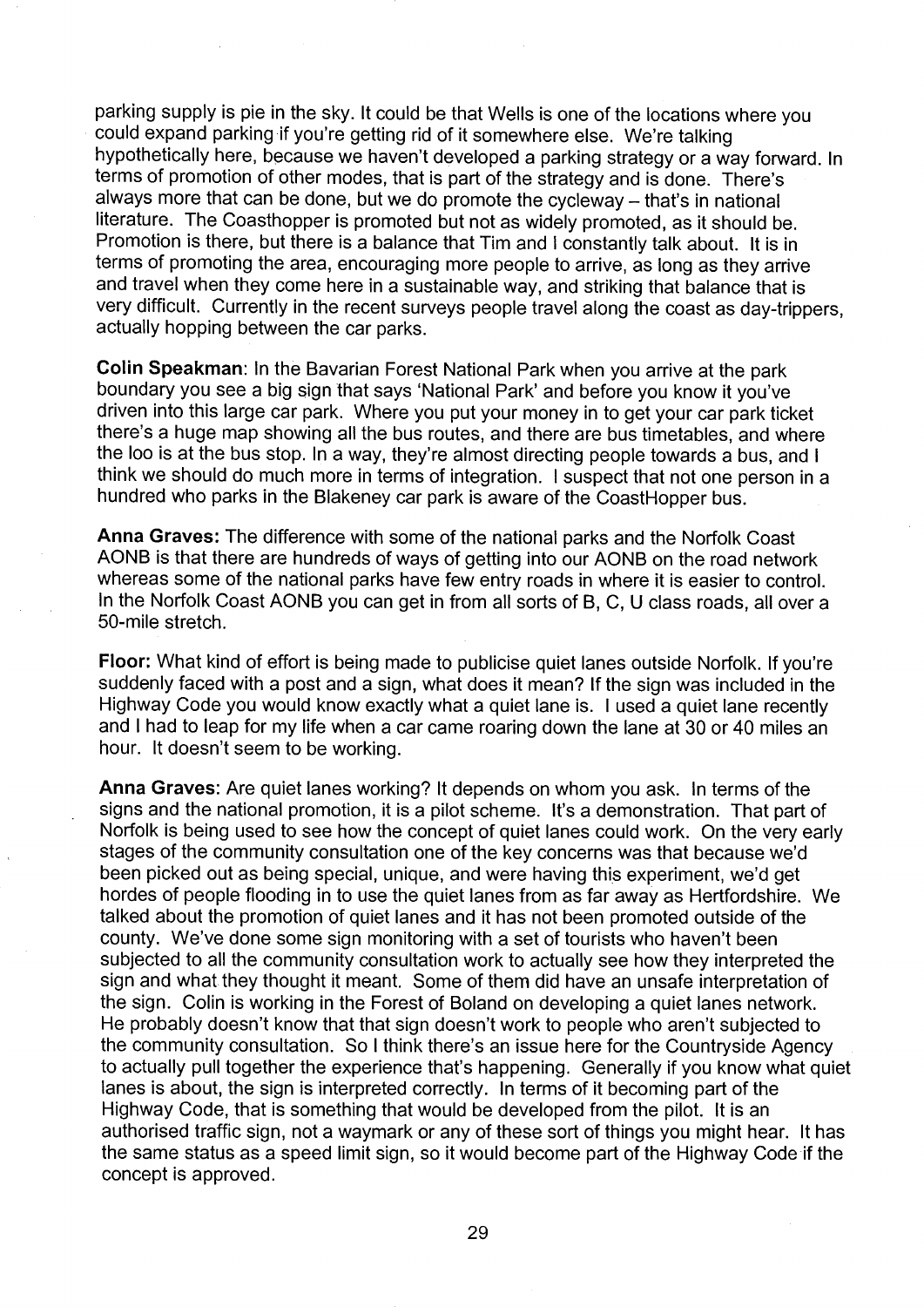**Ian Shepherd:** The County Council have done a lot of very careful consultation which has been very valuable. You have to think of where you want to go a longer term and to be patient, because it often does involve changes of attitude that doesn't come quickly. You could run it for a short time, say it's not working, and give up, do something else, but you have to stick with it. If you know where you want to go long-term you can perhaps think what steps to take to get there, and perhaps we're in that situation with quiet lanes.

**Colin Speakman:** I must say how invaluable the experience of Norfolk is proving to us in the North of England. There's lots we're learning and hopefully there may be some experience that we can bring back to Norfolk in due course, so please carry on the good work.

**Kevin Hart- Kelling Heath Holiday Park:** We have to accept that no matter how much we promote bus services, you're not going to stop cars travelling within the AONB. We haven't had any mention at all tonight of alternative fuels and cleaner fuels for the environment. What can be done to encourage people in the AONB to use alternative fuels - LPG, bio-diesel, etc?

**Jill Fisher:** Until you get enough alternative fuel depots and, with electric cars, areas where you can plug it and you reach a threshold where it becomes people aren't going to do it. The only places where, for example, bus companies are using alternative fuels is in city centres where there's been an encouragement to do so by restrictions on other vehicles. So it's harder to see how you might apply that in a rural area.

**Floor:** Shouldn't we in the AONB be encouraging people to sell LPG at filling stations?

**Colin Speakman:** I had an experience travelling last year in Hungary and Slovakia, countries, which are much poorer than us. I was with a friend whose vehicle is powered by LPG. There was a network in rural Slovakia of LPG stations that allowed us to manage perfectly. The good news is that it costs about half that of diesel, so there's a huge saving. I fear that it may be the petrol companies that are holding it back. Could it be that we could work with one or two of the big manufacturers, like Calor, and have a pioneering scheme in Norfolk? If Norfolk County Council alone persuaded their employees to use it, that would generate enough business. It produces something like half the omissions and on a standard car, about half the cost.

**Floor:** I'd like to go back to the parking and the bus issue. Would it not be possible, in car parks associated with a bus stop, where your parking ticket can be deducted from the bus fare, so that you can park your car there and get that money back if you use the bus.

**Colin Speakman:** That already happens in the North York Moors National Park. Does it happen anywhere else?

**Jill Fisher:** Well, it happens in park and ride.

**Colin Speakman:** I think the problem is that the District Councils or whoever manages the car parks and the County Council pays for the bus. It's getting two heads together to cooperate and make it work.

**Anna Graves:** It's not an insurmountable problem.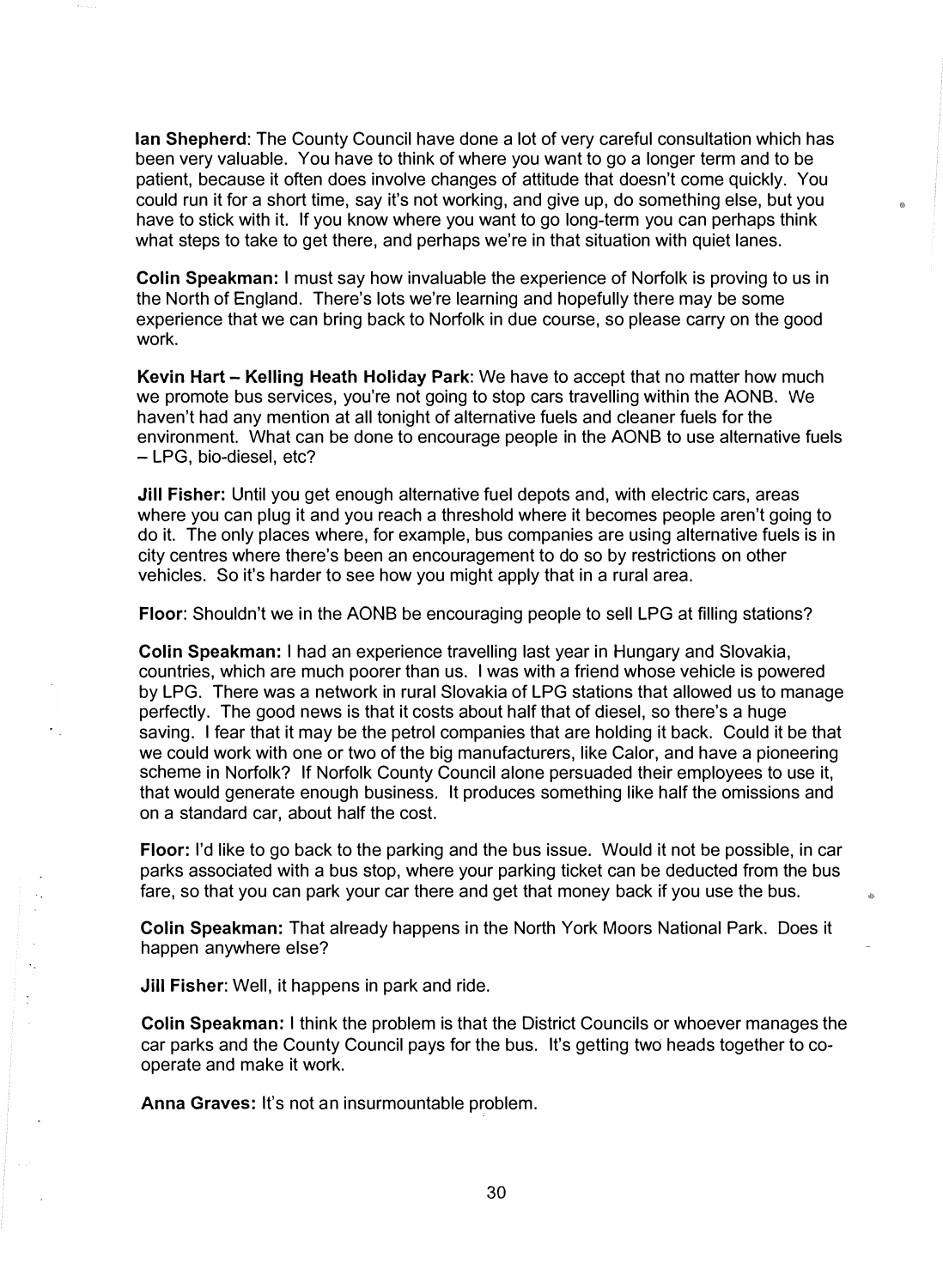**Paul Esrich - Suffolk Coast and Heaths AONB: I think I'm right in saving that the new** Countryside and Rights of Way Act makes an amendment to the Road Traffic Act to allow highways authorities to introduce traffic regulation orders for the purpose of conserving natural beauty. Have the council thought about ways in which this could be used in the AONB?

Colin Speakman: Just to update, that's the Road Traffic Regulation Act 1984 that has now been extended slightly by the CROW Act to give you more powers. I think it was always valid within AONBs but it's now valid outside AONBs. I think it's been widened in one or two other ways as well. This controls a huge range of things, from parking to speed management ... and quiet lanes can be brought into this.

Anna Graves: We've always been able to put environmental weight restrictions on areas to control lorry movements through the Road Traffic Act. In terms of quiet lanes, there's a consultation document out at the moment from the Department of Transport asking authorities what orders do they want to make quiet lanes and home zones work. We're currently responding to that and I believe the Countryside Agency have also been consulted. They're asking us things like do we want revised ways of putting speed limit orders and others that would basically – certainly in the quiet lanes concept – be about environmental protection.

Bruce Barrell NNDC: So far we've been looking very much at terrestrial transport, but I wonder whether anybody's got any statistics on increases in air transport over the AONB. particularly with regard to recreational flying.

Colin Speakman: Thinking in terms of the impacts of noise and pollutants as well.

Jill Fisher: I can endeavour to find out about presumably mainly private flights?

Floor: I have an airstrip behind me that's licensed for one plane but there does seem to be a considerable amount of additional flying, particularly coastal pleasure flights.

Jill Fisher: Certainly nationally there has been a big growth in that market. I'm not sure quite what the County Council could do about that; it's not regulated in that sense.

Floor: There are regulations, especially over conservation areas. It's one of the issues that's coming up in the Wash Special Area of Conservation European Marine Site.

Neil Featherstone: There has been an increase in low flying over the bird reserves and there is increased legislation through the CROW Act. The vast number of incidents that are investigated are at the request of the local wardens by the police. The majority of them boil down to lack of good mapping. I understand it is relatively easy to show designated bird reserves on aeronautical maps.

Floor: There's a flying association which has some control over its members ... the AONB should look at this subject in more detail and it is something that we need to take on board in future management strategies of the AONB.

Tim Venes: As Neil said, it is being considered. It's not being considered within the Transport Strategy because it's primarily an issue of disturbing wildlife. We're not looking at the moment at its effect on tranquillity in the AONB generally because that's quite a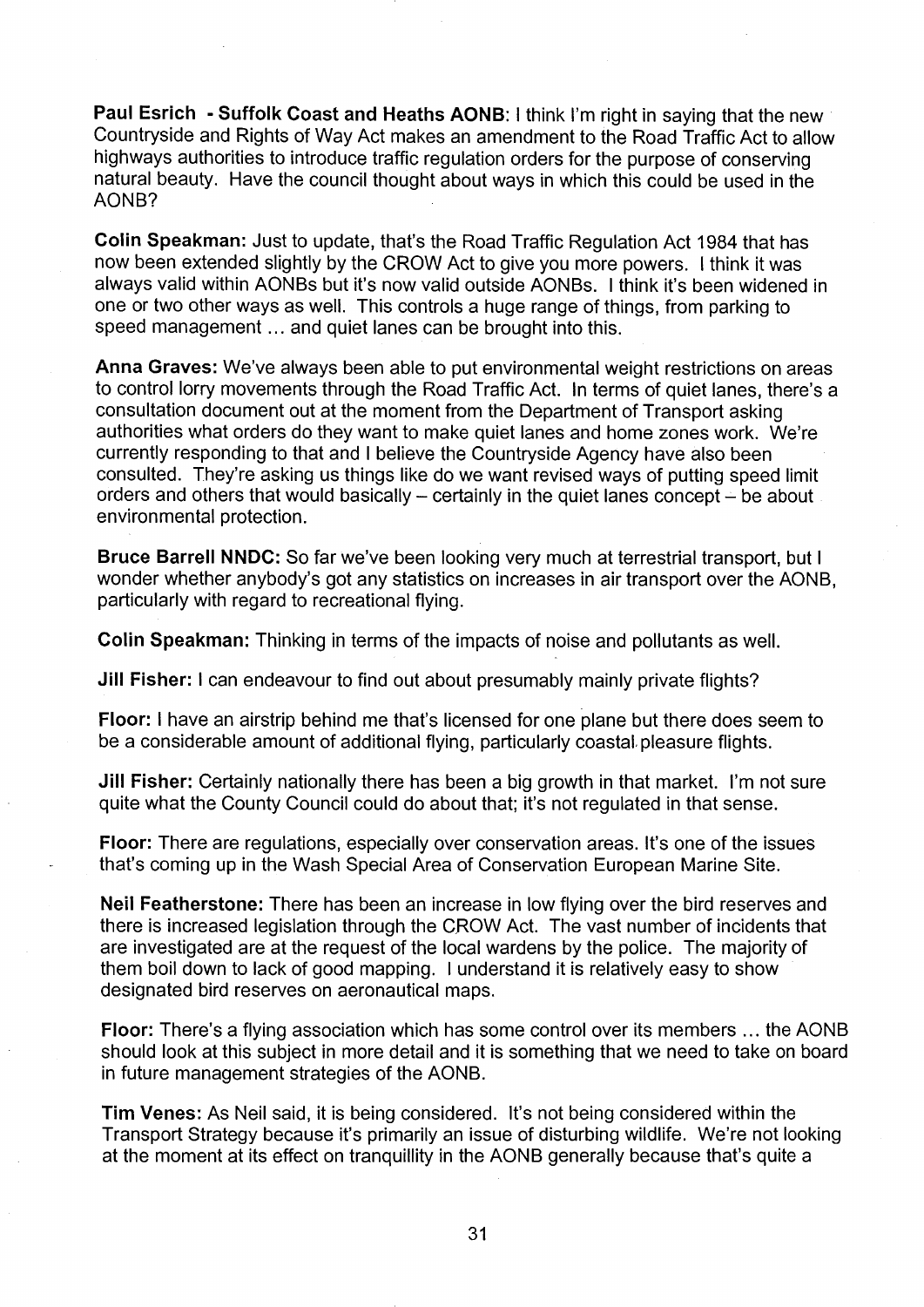difficult thing to do, there's no legislation covering it and I'm not quite sure where we go on that.

Floor: Perhaps you could get a voluntary agreement if you wanted to.

Floor: Sheringham has a microlite facility granted planning permission by NNDC probably a couple of years ago and granted on a provisional basis for a year subject to renewal on how it worked out. Surely it would be possible for the District Council to say that there should be no flying over the AONB as part of the planning conditions? I don't know whether that's likely to work but it's the sort of thing that could be stated.

Rob Young - NNDC Planning Officer: I doubt it would be enforceable but worth a try!

Colin Speakman: We have raised the broader question of aviation. The CPRE are currently heavily being involved in this and the impact in particular of domestic aviation. The 7% a year growth of air travel is likely to be the biggest single transport nuisance of the next 10 or 15 years.

lan Shepherd: It's certainly been a major concern on environmental grounds in terms of the amount of aircraft and I think it's something that's extremely irritating. Maybe the planning system can do something about where it authorises microlites to take off and what airfields they may use. It is extremely annoving from a tranguillity point of view where you feel there's less and less space we can go and get away from it. Even if you sorted out the road problem you've got something still flying over the top of it. On a personal note, like many other places there's a lot of military noise. I wonder why they have to do all their manoeuvres here and not go just a dozen miles out to sea. I know this perhaps won't have too much sympathy with national security but they make a hell of a bloody racket!

Floor: This afternoon planes were flying over my house, turning around in the sky, and the birds were still feeding, we had moorhens walking about and they didn't seem to hear anything. Are we the ones that are complaining for our benefit rather than the birds'?

lan Shepherd: Well, I'm arguing on human grounds. I think all of us have some need for some peace and quiet. I'm not being antisocial, but if we want to get away from things and get out as far as you can on the marshes, there's no sign of any other person or any cars. Suddenly you get something coming from the air

Colin Speakman: I suspect we're getting into one of those very difficult areas. I know when we argue this in the Yorkshire Dales somebody always turns round and says: 'Thank God they're on our side!'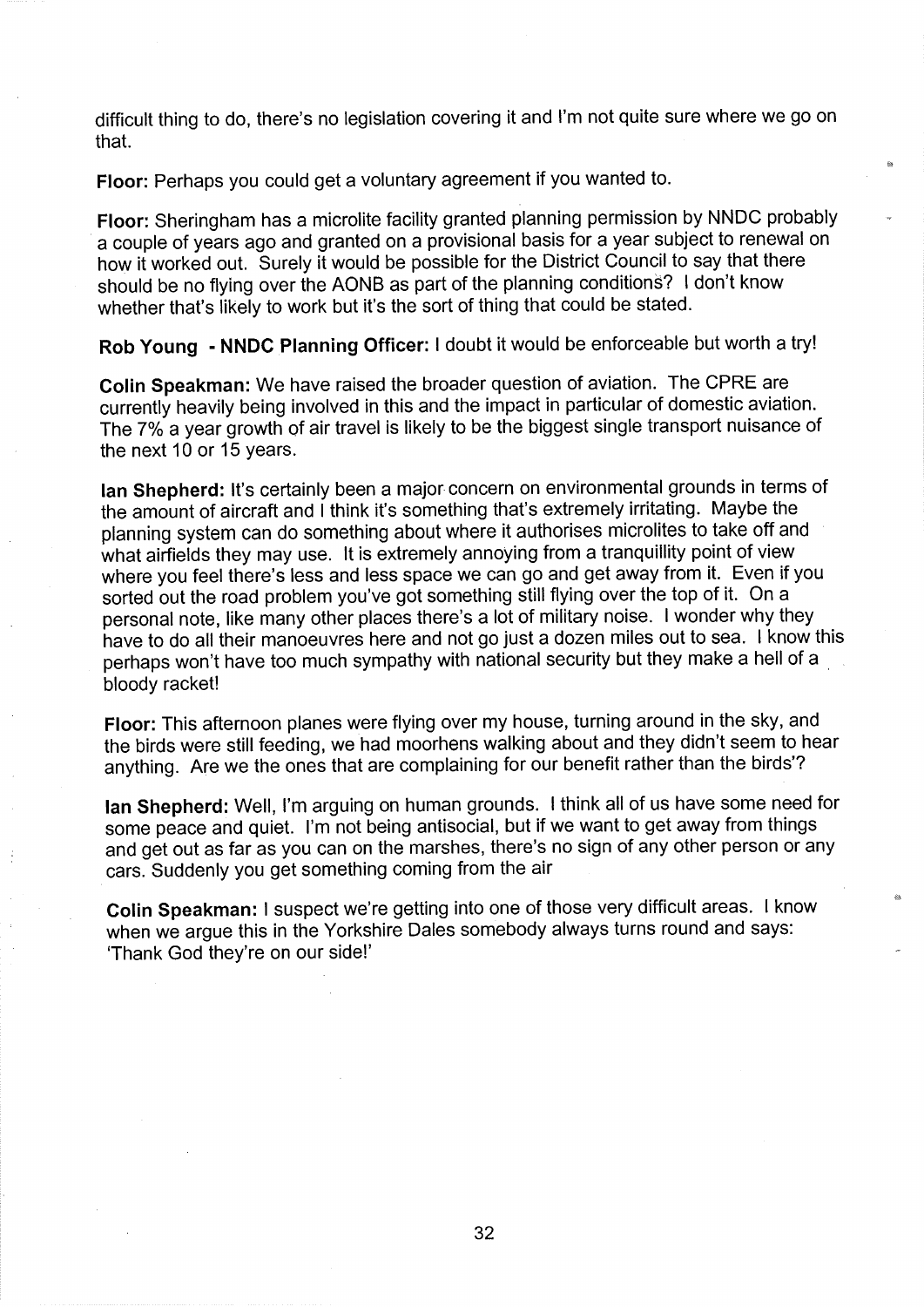Floor: Going back to the promotion of alternatives to the car I would like to make a plea really not to treat all visitors the same. There are different challenges according to the different visitors and I think the greatest challenge will be in terms of day visitors, which I think are likely to increase in the future. That will be for a number of reasons, in terms of [the fact that] those decisions will be more spontaneous so there'll be less opportunity to get information to them in advance, and they're also going to be more sensitive to any increase in time. I think we should make the most of opportunities to influence staying visitors but also to look at those places where visitors are going at the moment. Maybe they're not using the buses but we should try and get the message to them for when they come next. We could also to use those who are enjoying the service at the moment as ambassadors.

Colin Speakman: That's a very good point. I mean, not all visitors behave the same way. Day visitors who are going to be more time-constrained. Staving visitors - who after all, in tourism terms they're the ones you want, because they spend five times as much money in your local economy. If we can convert some of the day visitors to staying visitors we've got a better chance of getting them onto sustainable transport and walking, cycling etc. Several people seemed to have mentioned already is the whole question of sustainable tourism, actually encouraging people to come to the Norfolk coast because it's a special place where you spend longer and have a richer and fuller experience, and you can't do that by driving through. Maybe the whole question of sustainability, economic benefit and sustainable transport tie very closely together.

Rick Morrish: Talking on a wider basis, Ian is the only one who mentioned anything about trying to localise production and I'm sure he's right in his assertion that the local food chain creates a lot of traffic that it didn't used to. What do planners think is most important - trying to relocalise services as a catalyst to reducing traffic or putting public transport infrastructure in place first?

**Ian Shepherd:** There's a whole mix of problems and different solutions. I think if there are going to be changes in the food chain it's going to be from a more aware public opinion. A personal view again – there's 80% of people do their shopping in supermarkets and you're not going to change that. What you may change is the fact of people saying, look, I'm buying my produce from you but I think you can do better and different - put some pressure back on the supermarket. I think it's not necessarily a matter of going back to where you were 30 or 40 years ago. I think potentially they've got the technology in terms of information technology and process technology to give more flexible than you have in the past. You can go from large-scale centralisation using that technology back more to smaller-scale decentralisation. I think that may cut down on the massive amount of food miles we currently generate as a nation. Also this would put more jobs in local areas and tie the food processing steps closer to where the stuff is produced.

Tim Venes: There's nothing about this in the Transport Strategy but we do cover it in other strategies for the AONB. This year we have produced a local products guide in common with other protected areas and that's a start in trying to promote the idea.